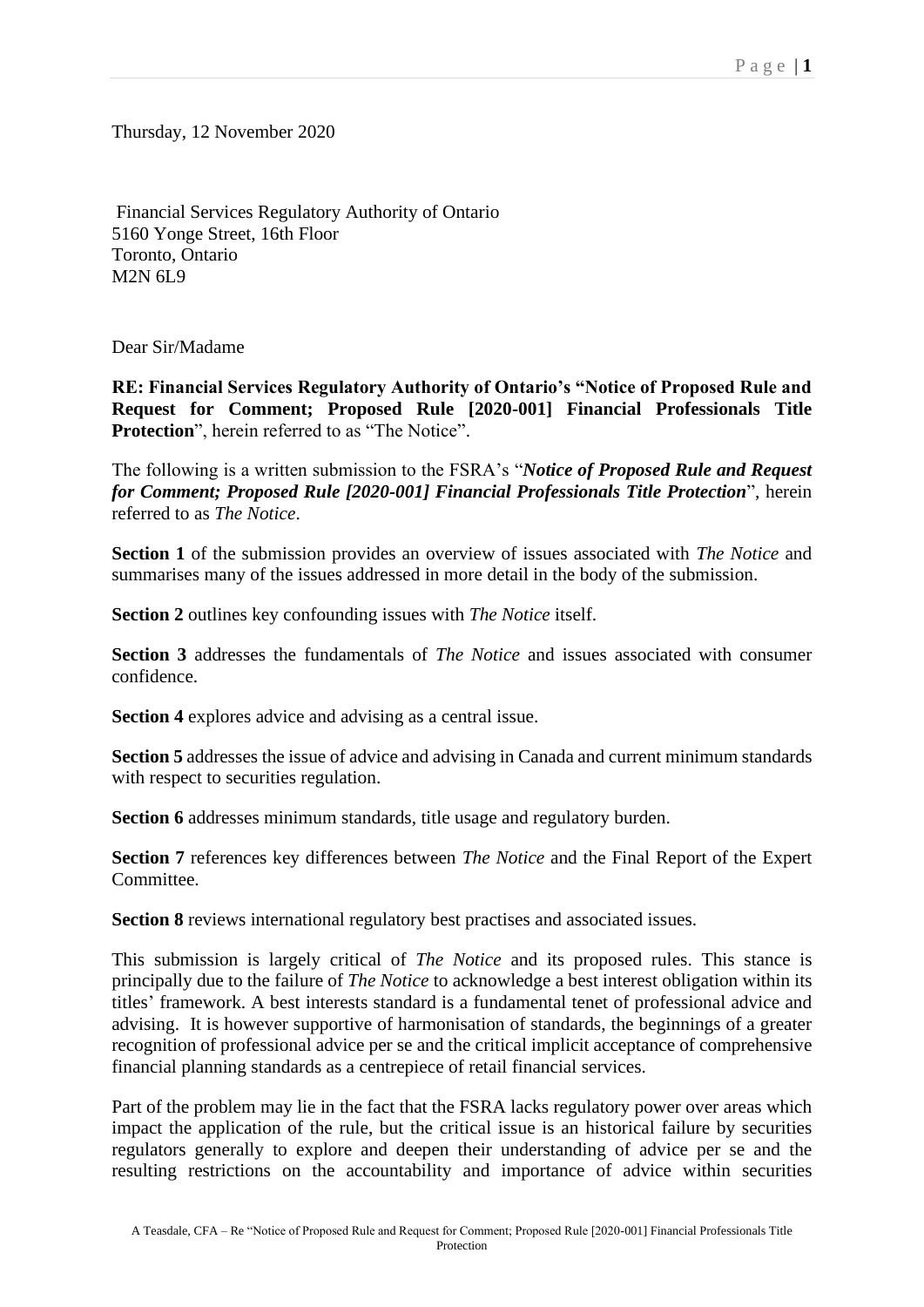regulation. Compared to international jurisdictions Canada lies at the bottom of the pile with respect to acknowledging the importance of professional advice and the intricacies and integrity of best interest practises. The standards associated with *The Notice* may deepen this disparity of standard.

Regulatory failure to explore alternatives and options to the restrictive practices of a product and transaction distribution framework is the single most important failure of regulation with respect to its inattention to the development of the public interest and especially investor protection.

This submission is however deeply supportive of the consultation process itself which was open, transparent and helpful. Engagement with the MOF and the FSRA was helpful, clear and direct. Responses were quick, detailed and clear and sufficient opportunity was provided for participants in the consultation to question and express opinions.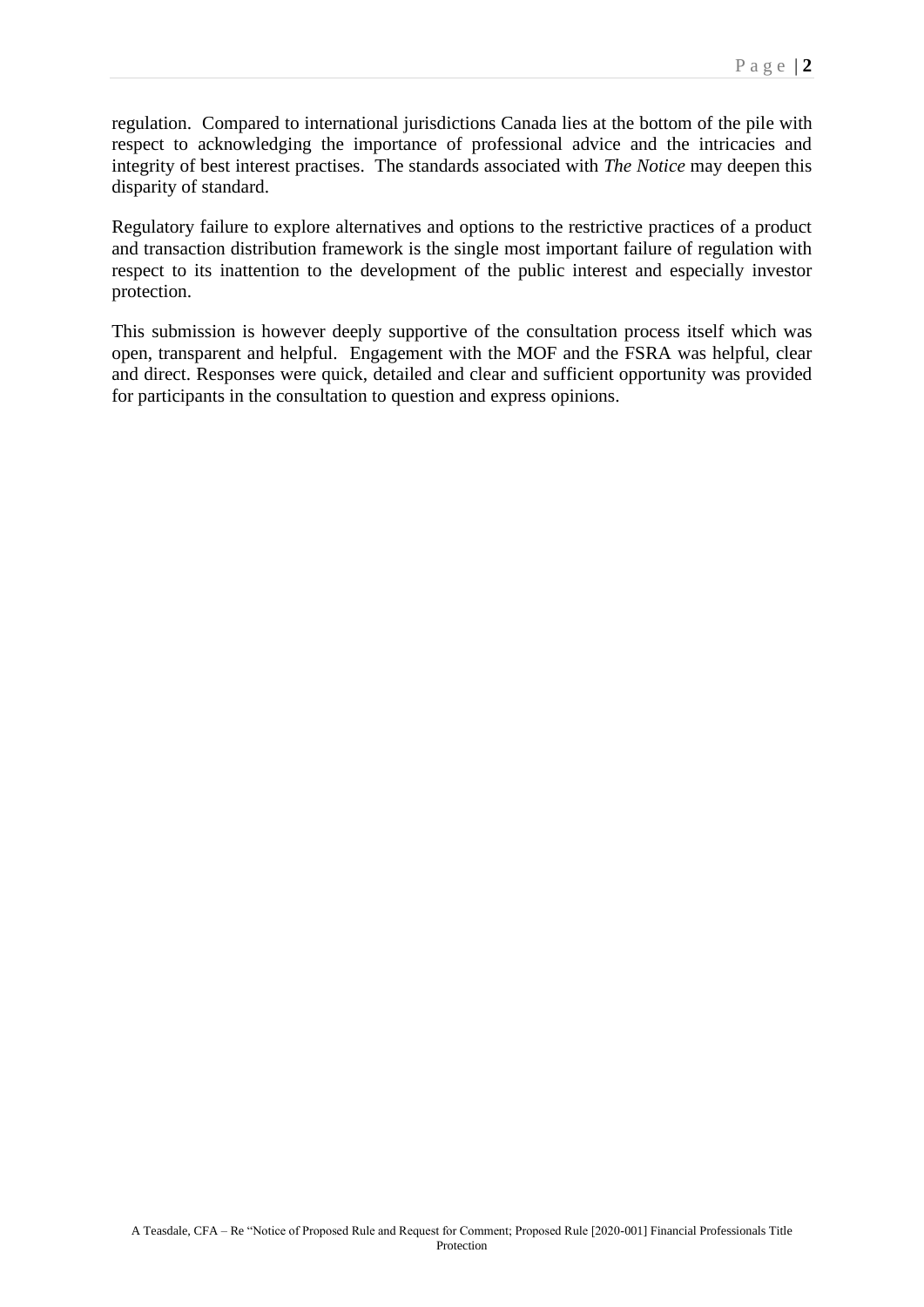## 1. Overview

We cannot look at professional financial advice and its proposed regulation from the viewpoint that Ontario's and Canada's regulation of advice and ethical conduct are fit for purpose. We also need to look at the following:

- International regulatory development and global best practises, including global academic research on fiduciary standards, professional competencies, consumer expectations, asymmetries, and behavioural and neurological influences on decision making.
- Those professional bodies that have evidenced a long history of high professional standards and ethical conduct and the development of rigorous educational and evidence based/informed foundations that support their underlying competencies and standards of conduct. Ultimately professional standards should lead regulation.
- Consumer advocates and consumer interest groups that have long argued for change. If *The Notice* is to succeed in encouraging trust and confidence in the Titles regime it will need to resonate with consumer concerns.
- Gaps and inadequacies of Canadian regulation with respect to advice and advising across the spectrum of financial services, in particular a narrow focus on securities within both the advising and dealing registrations.

UK regulators started to address the divide between financial advice and products back in the 1980s  $(1, 2)$ . Best interest standards for independent financial advice arguably started to appear in the UK in the 1990s and moves to formalise standards, professional and ethical, post 2008, have proceeded in the UK, Australia and Europe. The US Investment Advisers Act (1940) and associated case law have long since set the benchmark for fiduciary standards for personalised financial advice, discretionary or not in the US and the highly regarded CFA Institute has long argued for best interest standards for personalised financial advice.

The US was recently on the cusp of introducing a best interest standard for broker dealers but has since reverted to a lesser best interest standard. This move has attracted critical response from consumer groups and professional organisations. Confusion over the difference between suitability standards and their client first remits vis a vis true best interest standards abound.

International jurisdictions have also had strong legislative support for the development of best interest/fiduciary standards in financial services. Much work has also been spent developing wider associated issues, especially with respect to vulnerable investors<sup>3</sup>.

One thing that is clear from appraising these many important perspectives is just how unclear the intent of the FSRA's proposed rule and its regulation is.

• Is it an attempt to acknowledge the wider scope of advice beyond the narrow confines of security suitability determination, to properly regulate advice and address the regulatory failure to do so?

<sup>1</sup> https://scholarship.law.upenn.edu/cgi/viewcontent.cgi?article=1689&context=jil

<sup>2</sup> https://www.ftadviser.com/article/22627/print-view

<sup>3</sup> https://www.fca.org.uk/publication/guidance-consultation/gc19-03.pdf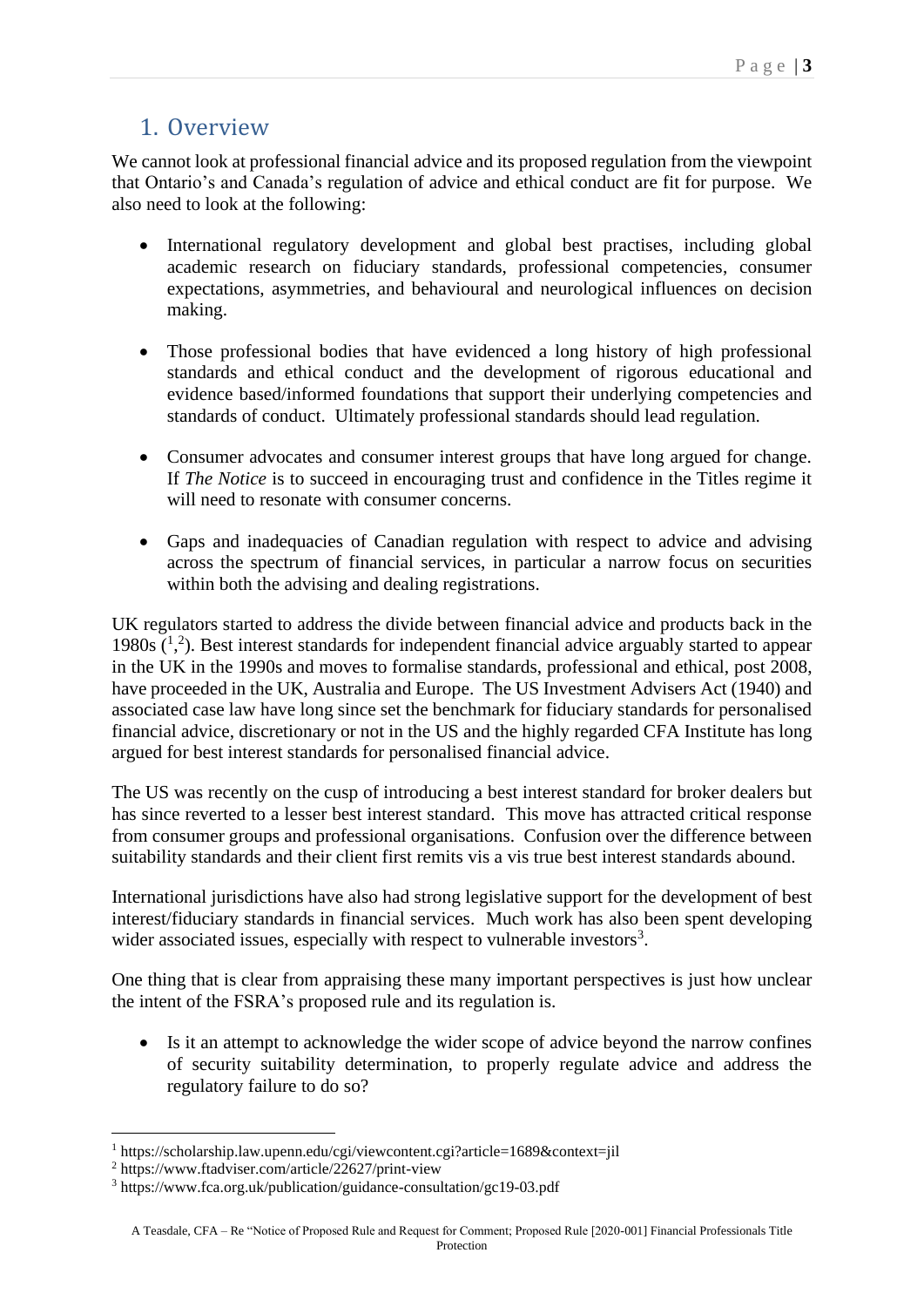- Is it an attempt to address this regulatory deficiency, to properly frame and professionalise the market for financial advice, to define its standards, competencies and conduct to meet professional body recommendations and consumer needs?
- Or, is it an attempt to harmonise regulation of financial services (banking, insurance, mortgage, securities, financial planning) in Ontario via one common minimum standard?

Certainly, from the FSRA perspective, with its wider financial services remit, and given the issues in the banking sector uncovered by CBC and evidenced in a number of FCAC reports, establishing minimum standards across the spectrum is a valid objective.

But it all depends on those minimum standards and whether we can and should codify them as professional. The omission of the term trust in conjunction with the use of confidence suggests that the standards may not be sufficiently high as to warrant a professional standard with best interests at its heart.

I ask these questions because based on a review of international best practises the proposed rule arguably places Ontario at the bottom of the international pack in terms of standards, consumer protection, accountability and transparency over the quality and nature of advice itself.

The only jurisdiction that seems to match a harmonised minimum standard is that of New Zealand. Here recent legislation has sought to harmonise regulation and educational standards for the insurance, mortgage, banking and securities sectors. In New Zealand there is also a client interests first standard for non-discretionary advice and a best interests standard for discretionary investment managers, in spite of critical comment from professional bodies and consumers. In point of fact the recent act in New Zealand is a significant step forward in that there were no existing qualification requirements for many financial advisors in insurance, mortgage and sectors such as banking (RFAs/QFEs).

Why are these questions important?

There are many reasons, but one of them is to hold the FSRA accountable for the stated rationale of the proposed rule(s) and to properly attribute the influences that lie at its root. The extent to which the consumer can place trust and confidence in *The Notice* and its titles is important.

*The Notice* itself appears to state the following reasons for the proposed rule itself:

"*Concerns have been raised by consumer and investor advocates about the wide array of titles and credentials currently used by individuals operating in Ontario's financial services marketplace, and how it has contributed to confusion over title usage*.

*The absence of a regulatory framework governing the use of titles has also led to questions about the expertise and knowledge of individuals providing financial planning and financial advisory services*.

*The requirements included in this Rule aim to establish minimum standards for use of the Financial Planner and Financial Advisor titles so that consumers can have confidence in the quality of the services they receive from individuals using these titles.*"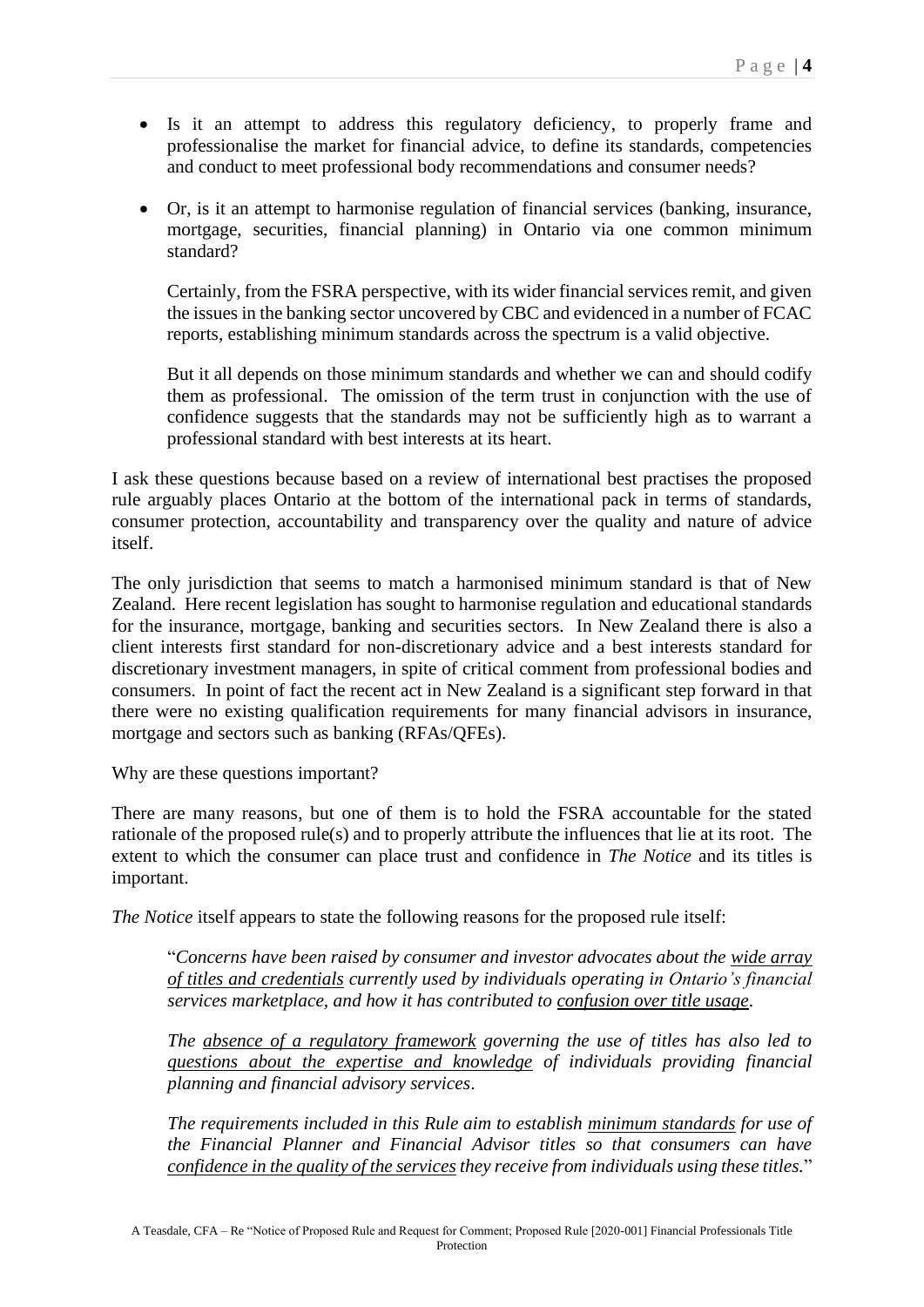Consumer advocates have neither been asking for a consolidation of titles, nor a regulatory framework for titles. They have not been asking for minimum standards for title users in general, although standards and titles are of relevance.

Consumer advocates have been arguing for higher standards and greater accountability for advice, thereby holding the users of titles accountable to their representations and the scope of their service. Specifically, they have been asking for a best interest standard with attaching fiduciary duties that are relevant and encompassing of the scope of advice and services represented. To promote the regulation as something that focused only titles and that has evolved in direct response to consumer concerns with respect to titles alone is incorrect.

The truth is we do need professional standards. The move to broaden the accepted nature of financial advice via the inclusion and regulation of financial planning is most welcome and significant. Legislation is indeed needed to formalise advice and its regulation, to set professional standards and to raise the ethical conduct and competencies of registrants. This is required both at the firm and the advisor/er level. We need at the very least to demarcate those engaged in sales relationships from those engaged in and/or representing "advising as the primary foundation for any and all transactional outcomes".

We also need to harmonise standards of financial advice across the various sectors that are currently able to provide advice in spite of the limitations of the construct. Perhaps the FSRA's Notice should have considered a bifurcated approach a) a general minimum standard to harmonise regulation across the many silos and b) a secondary professional best interest standard for those advisors/ers willing and able to adhere to fiduciary standards.

*The Notice*'s proposed duties for professional financial planners and financial advisors do not include a best interests standard. Introducing a best interest standard for advice and acknowledging the important fiduciary duties of loyalty and of care would go a long way to satisfying professional and consumer representations and concerns. Securities regulation does not explicitly provide for a professional standard with respect to financial advice and the proposed rule does at least introduce this.

Most in the industry are registered as dealing representatives and dealing representatives are noted as salespeople. The scope and accountability of advice provided by dealing registrations is poorly defined as is the wider dimensions of personalised advice generally. This needs to be addressed before we can start educating the consumer as to what the new titles actually mean in substance and application.

As it is the proposed rules, which effectively seek to establish advising as a regulated activity across the registration spectrum is in conflict with current regulation. Current regulation does not recognise non-discretionary roles as advising per se and advice irrespective of registration capacity is still overly focused on securities. *The Notice* therefore needs to expand on what it sees as advice and its scope and how this "advising" will be accommodated within regulation and to what extent.

If we fail to acknowledge advice as a construct requiring integrity and limit best interests to discretionary portfolio management, more or less, we effectively acknowledge that fundamental, at times comprehensive and in certain instances complex, financial analysis cannot be conducted with the best interests of the client at hand. The root objective of advice should always be fundamentally in the client's best interests. This is the objective of professional training and professional development.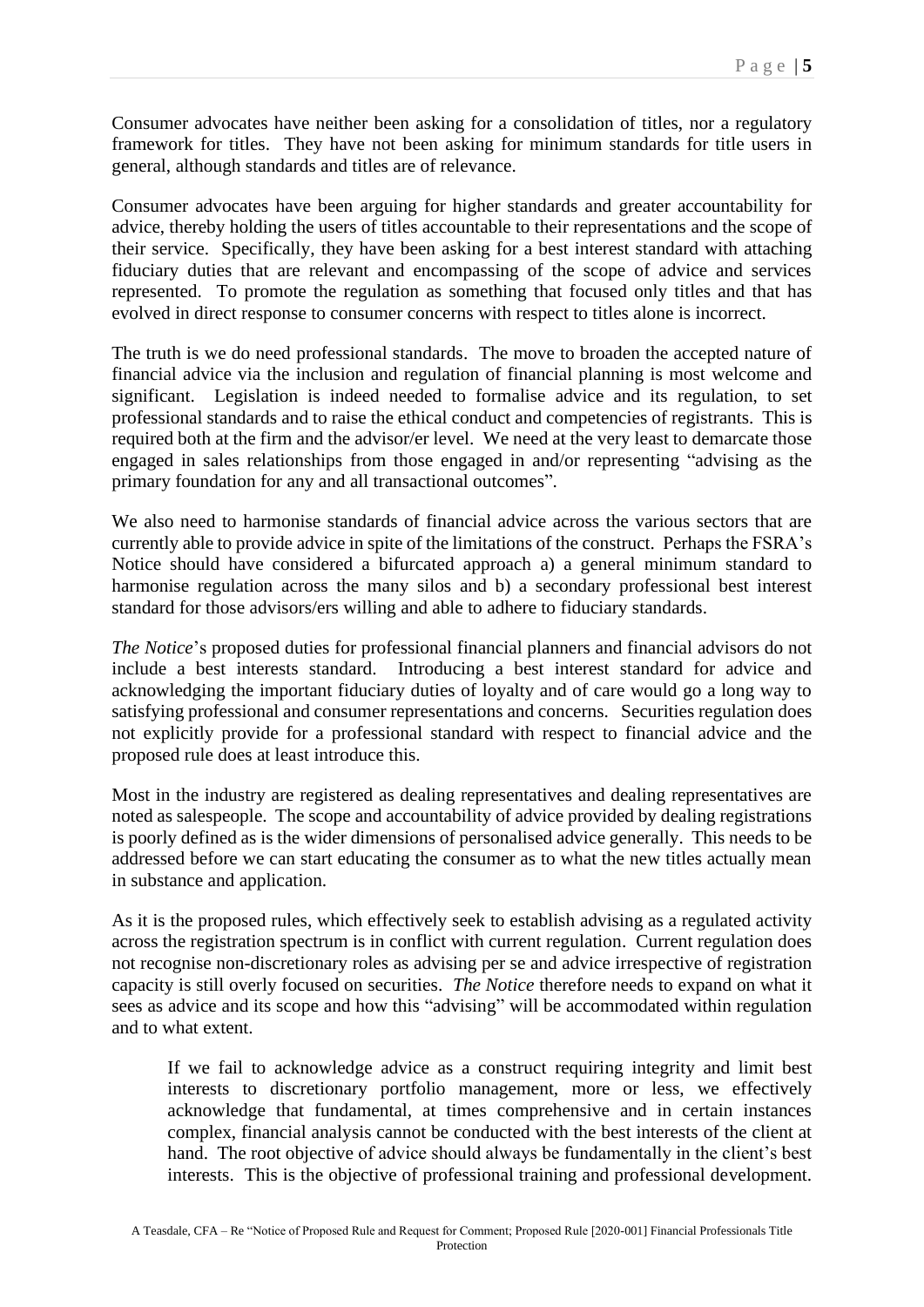With respect to current regulation the perception is that this focuses not on the higher duty of the advice process itself but on transactional discretion alone.

Are we talking about professional sales relationships or professional advising relationships?

The CSA have just come to the end of a (decades) long appraisal of financial advice including consideration of a fiduciary standard/best interest standard. It has decided in favour of a client interests first standard that is absent fiduciary duties and the retention of conflicts of interests. This standard remains essentially transaction focused and retains the foundational conflicts of interest that would vitiate the development of professional financial advising services. This decision disassociates Canadian regulation from a) broad international regulatory trends, b) established professional standards and c) academic research into consumer interaction with financial services.

#### **As such, this submission, while supportive of harmonisation of standards, of recognising financial advice and in particular with respect to formal acceptance of financial planning as an important profession, is not wholly supportive of** *The Notice* **and its proposals**.

The proposed rule lacks an overarching best interest standard for professional advice and appears to suggest that the proposed minimum standards will not be dissimilar to current regulatory standards for dealing representatives.

Is the primary objective to professionalise and acknowledge financial planning and financial advising, to fill a gap left by regulation, or is the primary objective to set a minimum standard for all those engaged, in some shape or form, in financial services?

In this respect the rule lacks specific definition of its boundaries and its objectives with respect to some of the most important issues facing consumers of financial advice, the professional bodies that set standards for firms and practitioners and, for regulators and legislators charged with investor protection in a constantly evolving and complex universe.

Does the proposed framework really help establish a professional standard of conduct and competency for advice and is it able to evolve into a framework in which consumers can trust and have confidence in?

Addressing harmonisation is an important objective, but the proposed rules appear to have left out the single most important element impacting the consumer, their best interests.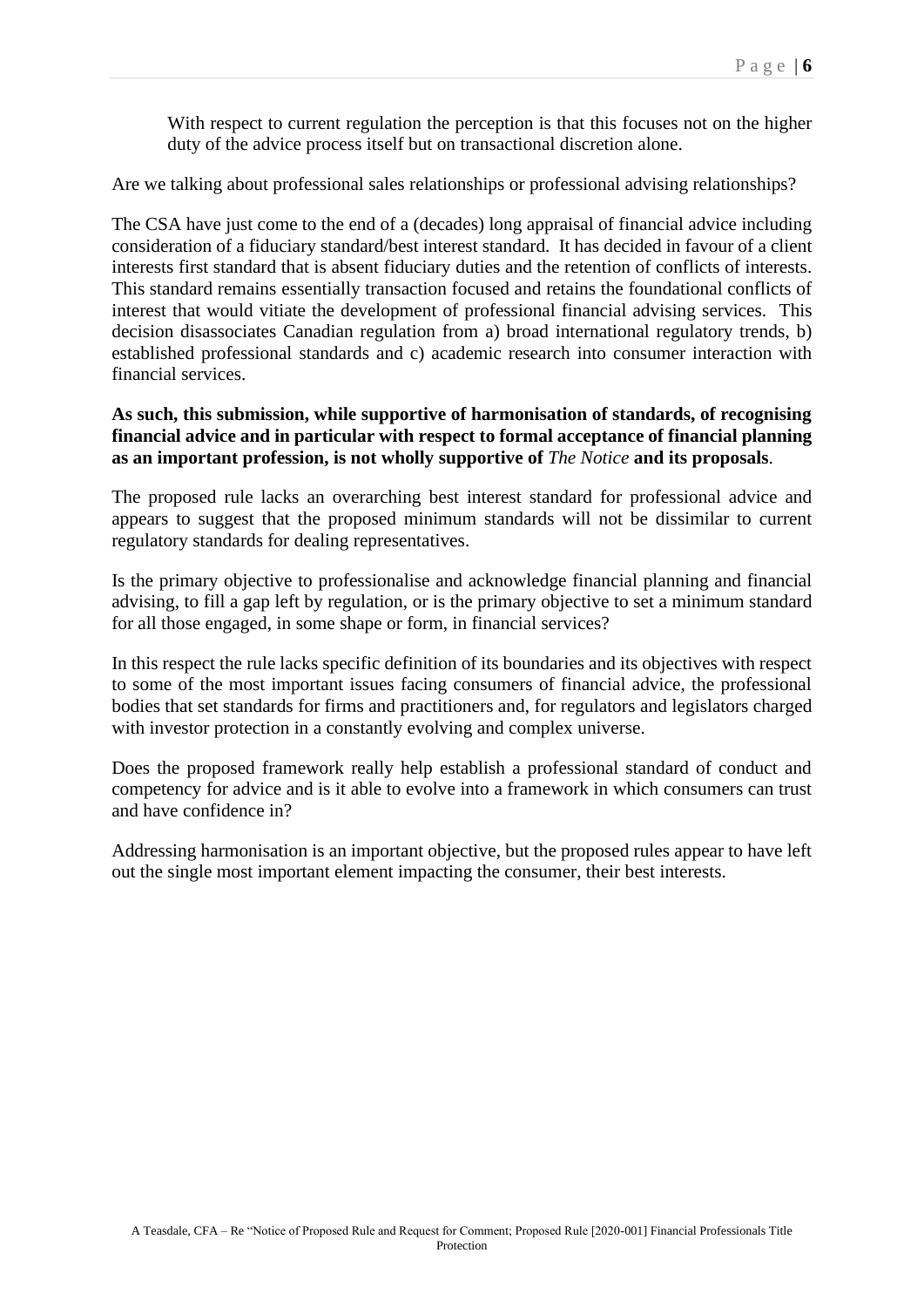# 2. Key issues with The Notice

There are a number of key issues with respect to *The Notice* itself.

- While the scope of the financial planner title is reasonably clear, *The Notice* does not fully address that of the Financial Advisor. The consultation documentation notes a wide range of stakeholders including life insurance. Unifying standards and expectations under different regulatory silos is unclear. Product restrictions impact the ability to provide professional advice and are a conflict with a best interest standard and a best interest expectation. How will regulation and the proposed rule address this? If harmonisation is the primary impact this aspect of the proposal is underdeveloped. Many issues associated with product silos have yet to be addressed in Canada.
	- o Should those primarily addressing product sales be considered financial advisors especially if their scope is limited? An advisor should have high level expertise and sufficient experience to be able to address the comprehensive and the simple. This is something the CSA has already ruled against.
	- o A professional standing would imply that advisors be able to provide both comprehensive and simplified advice. The minimum standards noted in the baseline competency profiles suggest otherwise. The scalability of the proposed rule and standards is unclear.
- The regulation is narrowly focused on the regulated use of specific Titles, not their conduct which falls to regulators and to which current regulation is ill suited to address. This is partly to do with the regulatory structure and the separate regulation of different areas of personal financial need (insurance, pensions, securities etc).
- The proposed regulation appears overly focused on consumer confidence in advice than the quality and accountability of advice itself. Confidence as noted is important, but confidence is an outcome dependent on standards and accountabilities. Aspects of consumer confidence may well be improved, especially with respect to areas that are not currently regulated or where competency, education and experience requirements may be lacking in comparison to minimum standards established in securities markets. An assessment of comparative standards in all areas likely to be impacted is lacking and would be useful to help inform consumer advocacy.
- There is both uncertainty (SRO credentialing) and concern (omission of best interests) over minimum standards of conduct under which Title holders would be regulated and those expected of credentialing bodies.
	- o The baseline competencies in *The Notice* for credentialing are likely at odds with the principles, experience requirements and standards of conduct that many professional bodies set for their members.
	- o Allowing SROs to be credentialling bodies adds to confusion over the intended professional standards associated with the Titles. Will those with Titles be held to higher regulatory, ethical and professional standards? Or, will all registrants who currently satisfy basic registration requirements be titled? While the titling process may be of benefit in areas where there are currently no minimum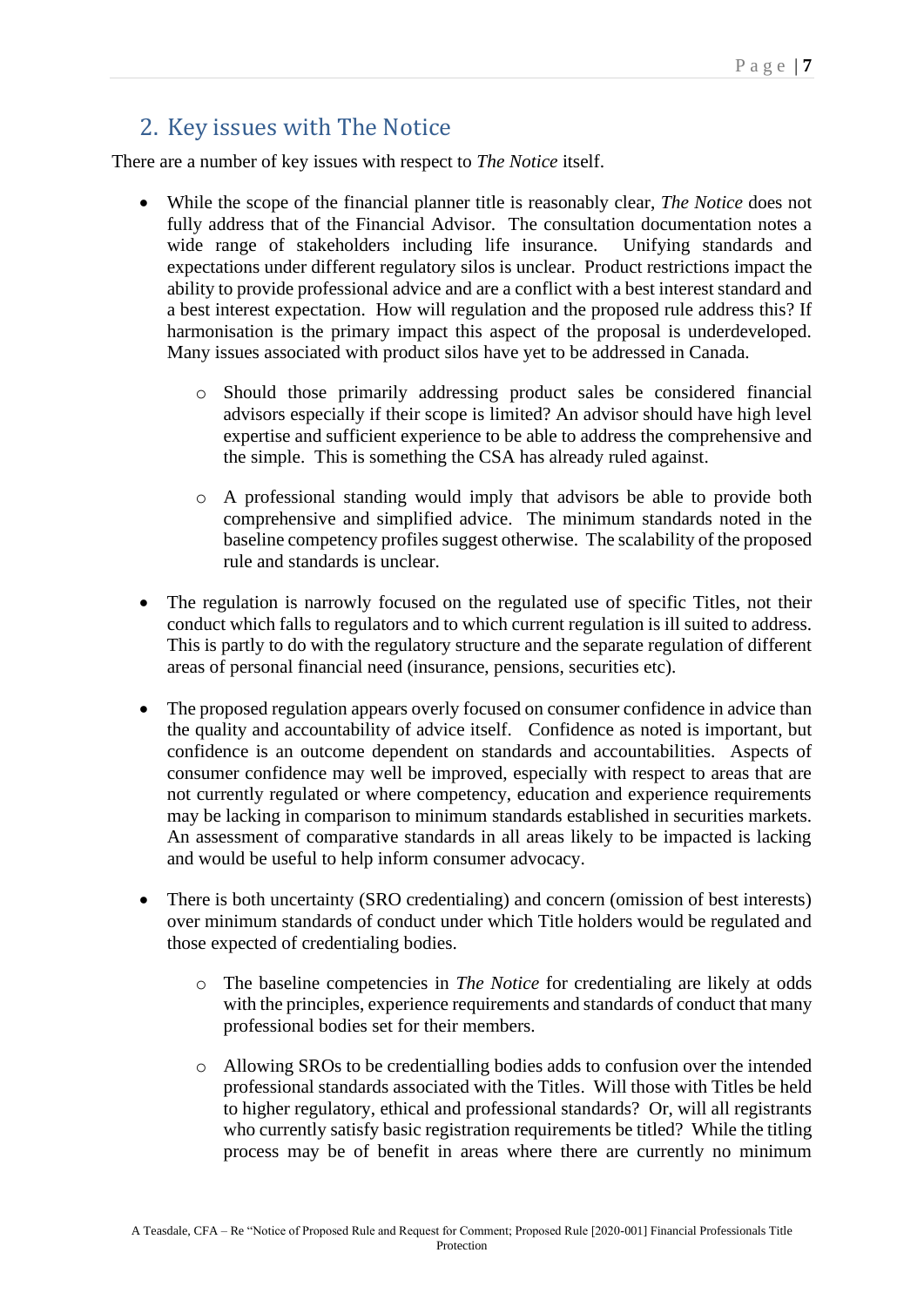standards the result in established areas of regulation is ambiguous. Do we risk misleading consumers over critical expectations?

- o The proposed standard of care "professionally, fairly, honestly and in good faith" is below that of many professional and international regulatory bodies especially with respect to investment advice. While it does add the term professional (See MIFID), which is an arguably an important overarching standard, the omission of best interests (MIFIDII, Australia, UK, US IA Act1940 (Implied)) would allow it to be accommodated within existing regulatory standards for dealing registrations. These standards are for sales and not advising relationships.
	- Credentialing bodies only need to comply with the standard of care described in *The Notice*. For some professional bodies this would mean complying with a lower standard than they require their members to be held to.
- o Canadian securities regulation has not acknowledged advising capacities performed by many of its registrants and is more appropriate for a transparent transactional relationship. It is difficult to see how a Title regime emphasising professional advice could be effectively implemented in Ontario without definition and acceptance of advising per se, irrespective of whether this is currently a transactional discretionary role or a non-discretionary transactional role. One could argue that even within advising registrations that understanding of advice and its accountability is underdeveloped.
- There is uncertainty with respect to educational, competency and ethical and professional standards of credentialing bodies under *The Notice*.
	- o Baseline competency profiles appear benchmarked off transactional suitability standard information requirements and parameters. For example, "confirm a client's risk profile" is different from understanding and performing risk profiling, understanding behavioural biases, educating and guiding the client and establishing best interest outcomes with respect to risk profiles and preferences. "Understanding ethical practices" is different from a code of ethics and professional standards and this section could be met from existing educational registration requirements<sup>4</sup>.
	- o This type of minimum standard is better addressed by a regulator setting standards and registration requirements.
	- o Allowing other organisations to be independent credentialing bodies for regulatory titles does not appear to have a precedent and there may be good reason for this.
- The proposed regulation is not definitively clear with respect to its statements concerning minimum standards and the scope of its comments with respect to regulatory time/cost burdens.

<sup>4</sup> https://www.iiroc.ca/Rulebook/MemberRules/Rule02900\_en.pdf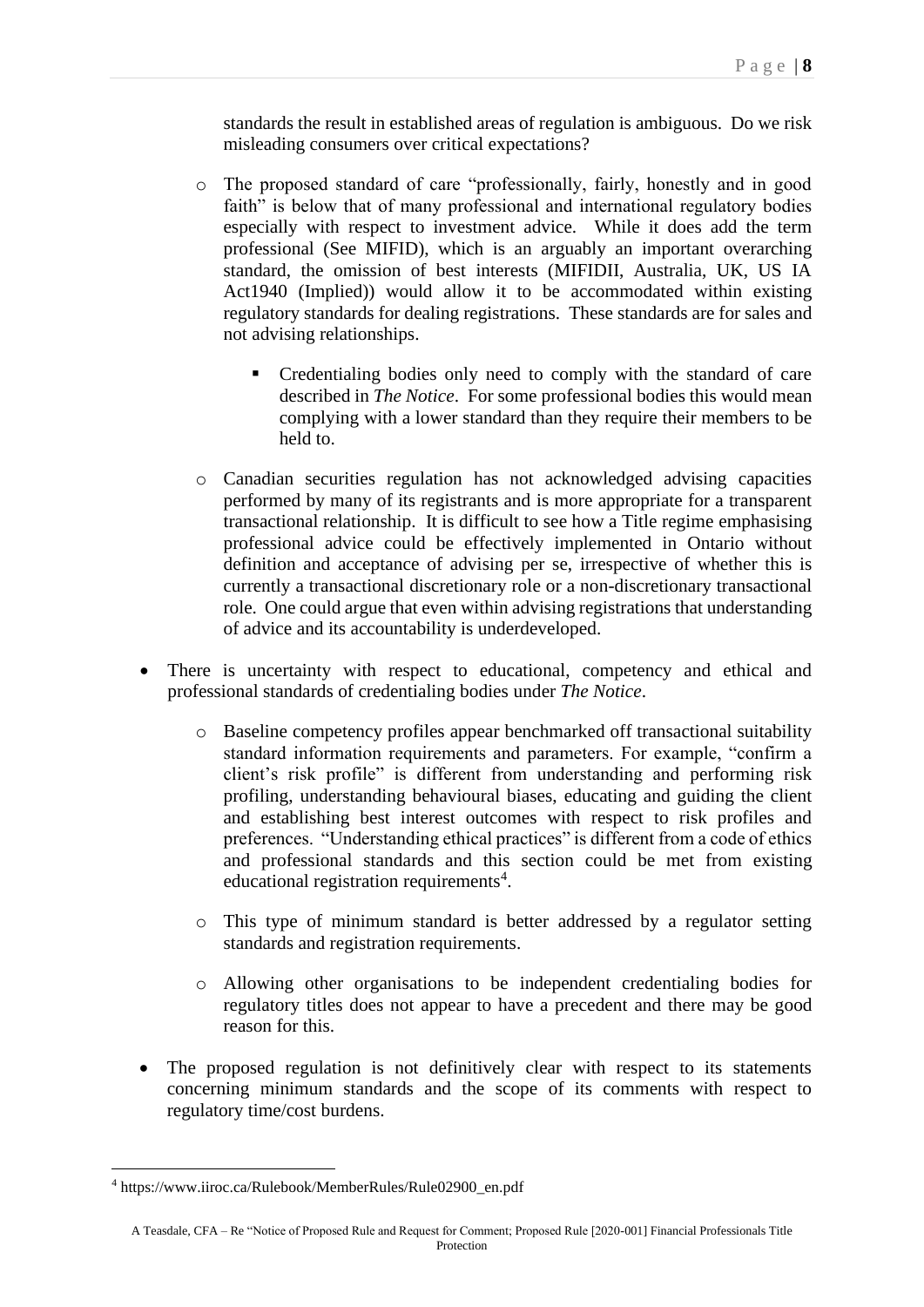- o Imposing additional standards onto existing regulation of certain registrations is different from codifying new regulations and differentiating registrations (i.e. allowing for non-discretionary advising and codifying advice as part of the regulatory framework outside of discretionary portfolio management).
- o There is an opportunity to both harmonise minimum standards at one level and to introduce higher professional standards held to a best interest/fiduciary standard at another. The FSRA in its Notice is missing an important opportunity to better define advice and its responsibilities and to allow the development of a competitive market in professional financial advice.
- o Harmonising minimum standards would create additional regulatory burden for those areas that lie below the standard while incurring no additional "regulatory" cost for those lying at the standard. Current baseline competency profiles suggest competencies would lie at or around current standards noted in NI 31-103 and NI 31\_103CP.
	- The additional costs for those already satisfying minimum standards would be limited to the costs of the Title process and the additional costs that a credentialing body would need to incur to monitor and police its responsibility.
	- If a regulatory body were to be a credentialing body and minimum standards were already in situ, the lowest cost option for credentialing would be afforded by the regulatory body. Professional credentialing bodies would still be responsible for their own membership oversight and for dealing with professional complaints.
- The existing regulatory framework does not acknowledge accountability for financial advice or investment advice outside of discretionary portfolio management (and even here this may only be indirectly re transactional discretion) and lacks clarity as to what constitutes advice.
	- o This is the biggest barrier to the effective implementation of Titles denoting professional financial advising and planning and its evolution, as evolve it surely must do. The CSA clearly do not want to represent dealing registrants as professional financial advising registrants and have not entertained any options that would allow for experimentation and exploration of regulatory change.
	- o This central issue raises public interest concerns regarding investor protections and misleading communications and representations of service and accountabilities.
	- o *The Notice* would benefit from an analysis of financial advice, registration capacities and regulation of advice with respect to the impact of *The Notice* itself. This would provide clarity for consumer and investor advocates.
- There is lacking a harmonised view and vision of regulation between the various product lines, in particular insurance based and non-insurance based channels.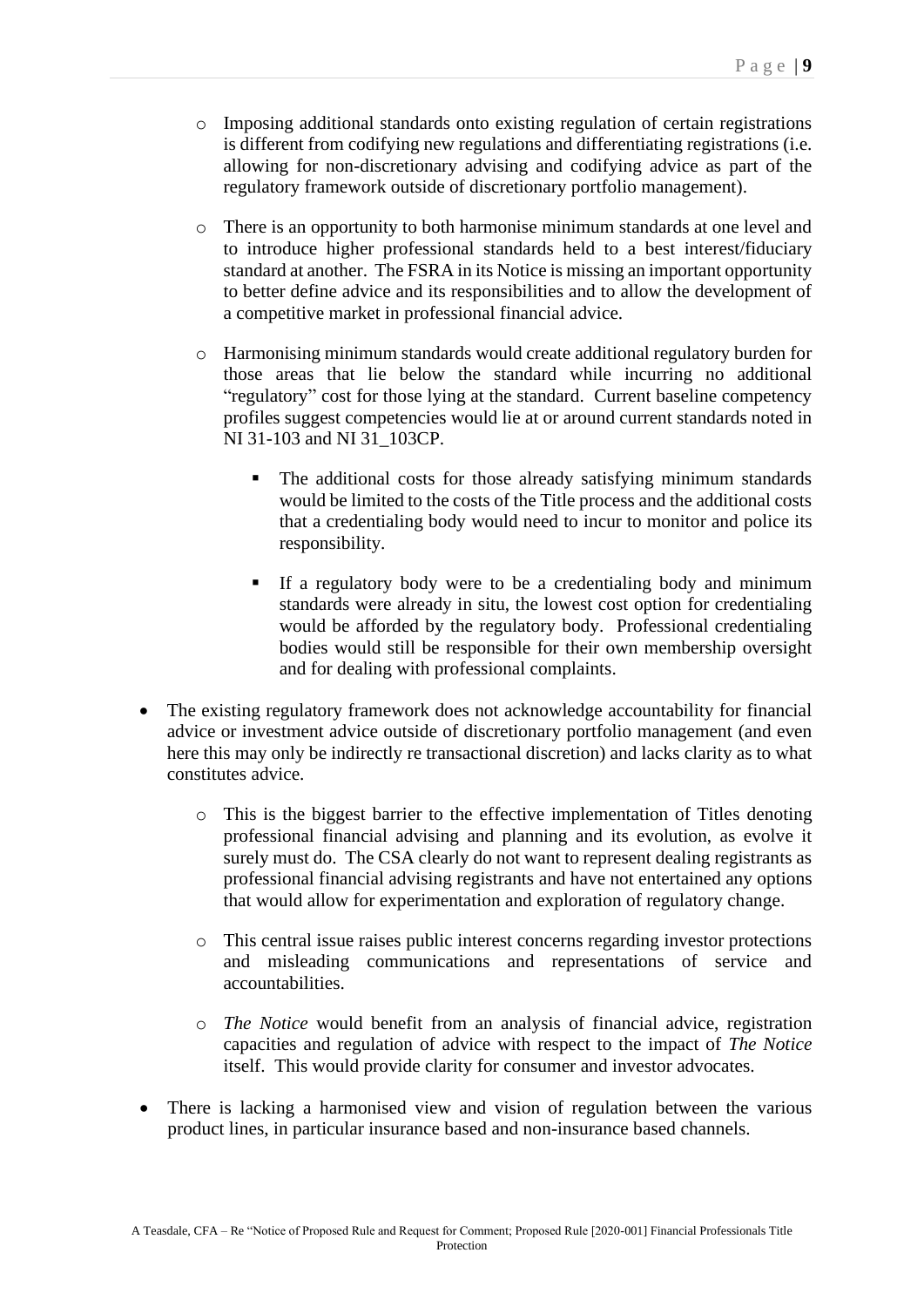• The concept of a financial advising or financial planning registration capacity is not difficult to accept or understand. The concept of two titles that must cover the gamut of and scalability of financial advice and financial planning itself though is difficult to comprehend.

*The Notice* and its proposals mirror more a uniform titling standard for industry registrants pursuant to a reorganisation of self-regulatory organisations and possibly wider consolidation and centralisation of other components of financial advice, notably insurance and insurancebased investment advice.

The focus on minimum standards that arguably match those in situ for the securities industry, which would allow SROs to be credentialing bodies supports this view.

As noted, harmonisation is a valid and critical objective. But the association of professional financial advising with this harmonisation without an attendant best interest standard, at least as an optional and more "onerous" registration capacity, is not.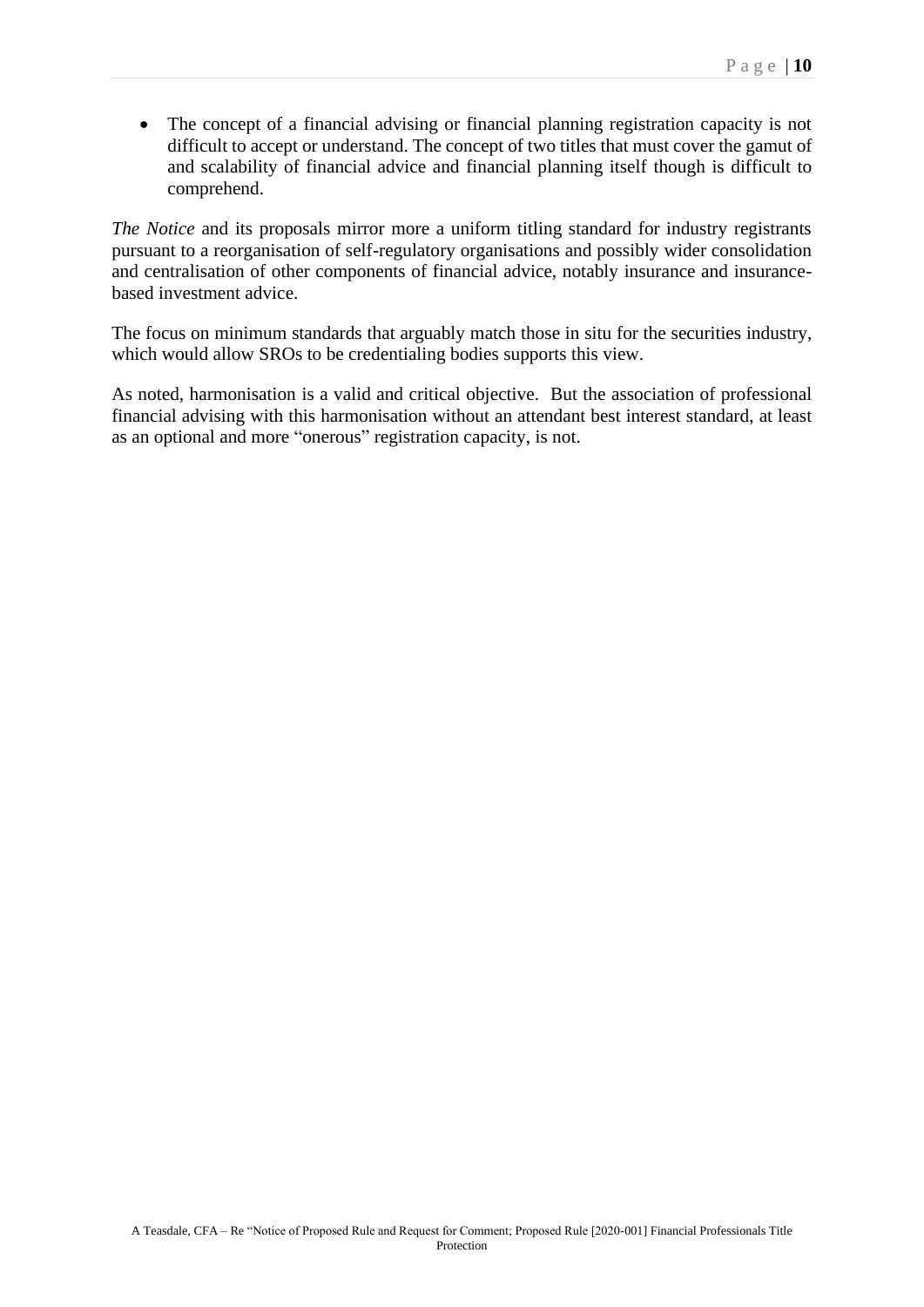# 3. The fundamentals of the Notice

From the title of "*The Notice*" itself the prima facie focus of the proposed regulation appears to be on financial professionals and the protection of specific titles (FP and FA) used by financial professionals.

But what is most important to investors?

- The names by which they address those on which they depend for financial advice?
- The trust and confidence they have in the advice?
- The integrity, competency and accountability of the advice itself?
- The outcomes of the advice, its service processes and its accountability?

This submission contends that outcomes and their accountability ultimately matter most and that advice, its integrity and competency is foundational to both outcomes and trust and confidence in Titles. Titles that imply professional advising without bona fide professional standards and competencies and an effective and comprehensive regulatory framework to hold their representation accountable is of questionable value.

*The Notice* mentions the importance of confidence in financial advice as a public interest matter but fails to address the issue of trust. Trust in financial advice is one of the most important issues in regulation.

"investors cite "trust" as the most important determinant in seeking a financial service professional for advice<sup>5</sup>"

Trust also has important neurological and evolutionary components that need to be addressed by investor protection.

In truth the problem has never been one of protecting titles but protecting investors from misrepresentations of advice and standards. Titles without standards and accountabilities are the issue.

In the FSRA's educational promotion of the new titles rule it will need to be clear the extent to which consumers and investors can rely on titles and their supporting professional competency and ethical standards, including regulatory oversight.

Addressing professional advice and registrations associated with titles, including their regulatory and professional accountabilities, competencies and standards is much needed in Ontario. Ontario and Canada in fact lag behind the rest of the world with respect to regulating advice and supporting the development of professional advice and conduct standards.

<sup>5</sup> https://www.rand.org/content/dam/rand/pubs/working\_papers/WR1000/WR1075/RAND\_WR1075.pdf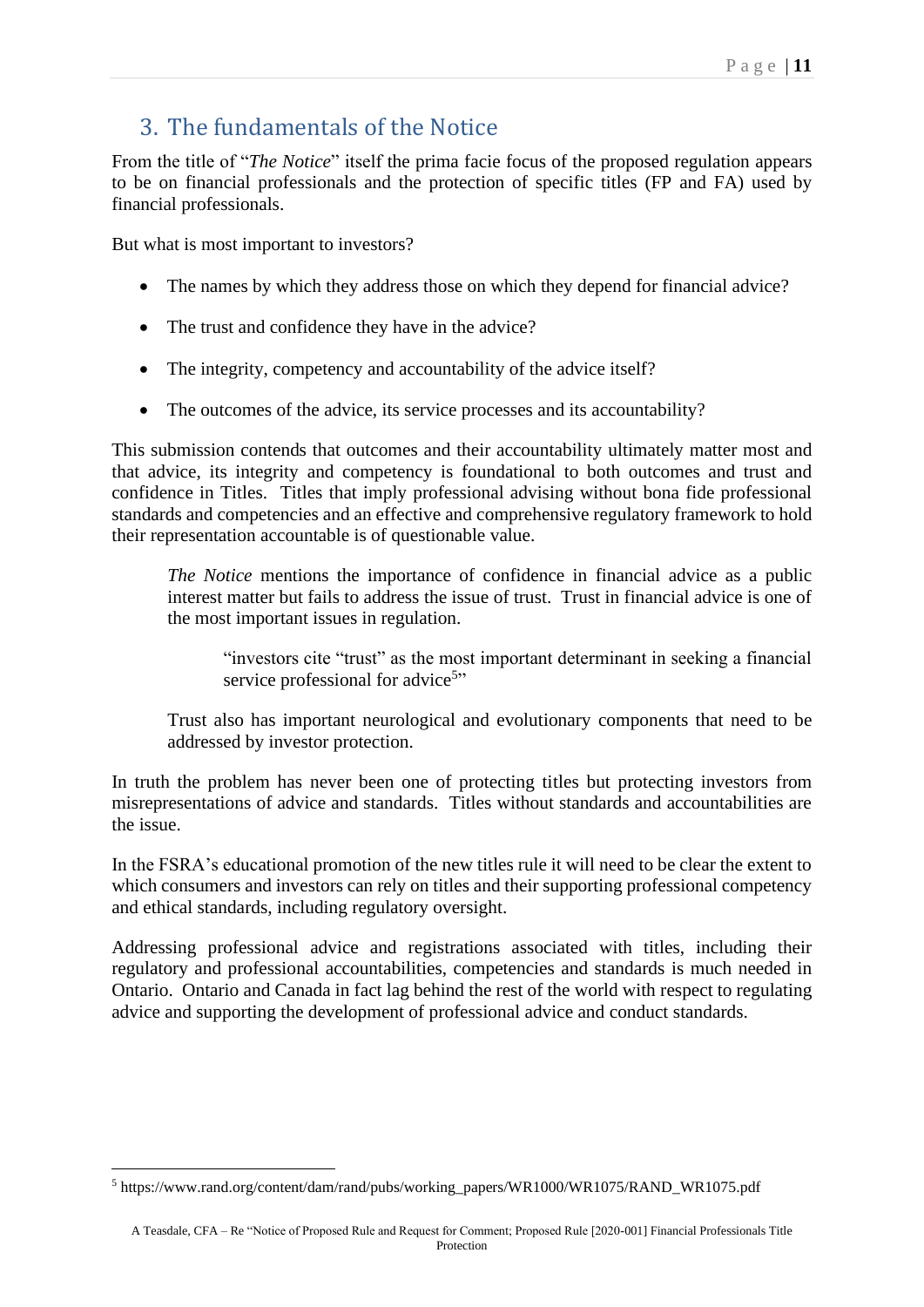### Consumer trust and confidence

The text of *The Notice* emphasises consumer confidence "in the quality of services" and in the "minimum standards of expertise and knowledge when providing financial planning or advisory services".

Confidence should be dependent on outcomes driven by professional and educational standards, expertise, service quality, accountability and regulatory enforcement and development of regulatory standards.

Titles on their own are not the type of input that would materially impact consumer confidence. Can educational standards likewise be the most important aspect of change.

Educational and professional standards may well conflict with the intent of the Titles regulation if there is no regulatory adjustment to how investment advice is regulated and held accountable.

Without a fully developed conceptual model of advising within a regulatory, firm and professional framework we risk attempting to influence perception rather than the substance.

The above questions are relevant if Titles themselves have no meaningful impact on standards, competencies, ethics and/or accountability. There is no reason why a Title regime alone will change consumer outcomes and consumer confidence in advice.

In order for Titles to raise consumer confidence this must imply a measurable improvement in conduct, in the standards and duties, process and professionalism to support confidence. Otherwise we risk an additional regulatory burden with no other purpose than to better frame what already is.

Trust and confidence may well be one measure of the effectiveness of the output of a professional standard and a higher standard regulatory environment. But is this the real issue?

*The Notice* discusses confidence but omits trust and trust is an important component in an advising relationship. Emphasising trust however would change the nature of the credentialing criteria noted in 5(1) and 6(1) to include in the best interests of the consumer/investor/client.

Australia's FASEA in its "Financial Planners and Advisers Code of Ethics 2019 Guidance" does not shy away from promoting trust

"*By applying the Code and acting ethically in the service of each of your clients, you will contribute to building public trust and confidence in your profession*." 6

*The Code requires financial advisers to act in a way that demonstrates, realises and promotes the following five values: (a) Trustworthiness; (b) Competence; (c) Honesty; (d) Fairness; and (e) Diligence*

*The Code stipulates that these values are paramount and that all provisions of the Code (which includes the Standards) must be read and applied in a way that promotes the values.*

<sup>6</sup>[https://www.fasea.gov.au/wp-content/uploads/2019/12/FASEA-Financial-Planners-and-Advisers-Code-of-](https://www.fasea.gov.au/wp-content/uploads/2019/12/FASEA-Financial-Planners-and-Advisers-Code-of-Ethics-2019-Guidance-1.pdf)[Ethics-2019-Guidance-1.pdf](https://www.fasea.gov.au/wp-content/uploads/2019/12/FASEA-Financial-Planners-and-Advisers-Code-of-Ethics-2019-Guidance-1.pdf)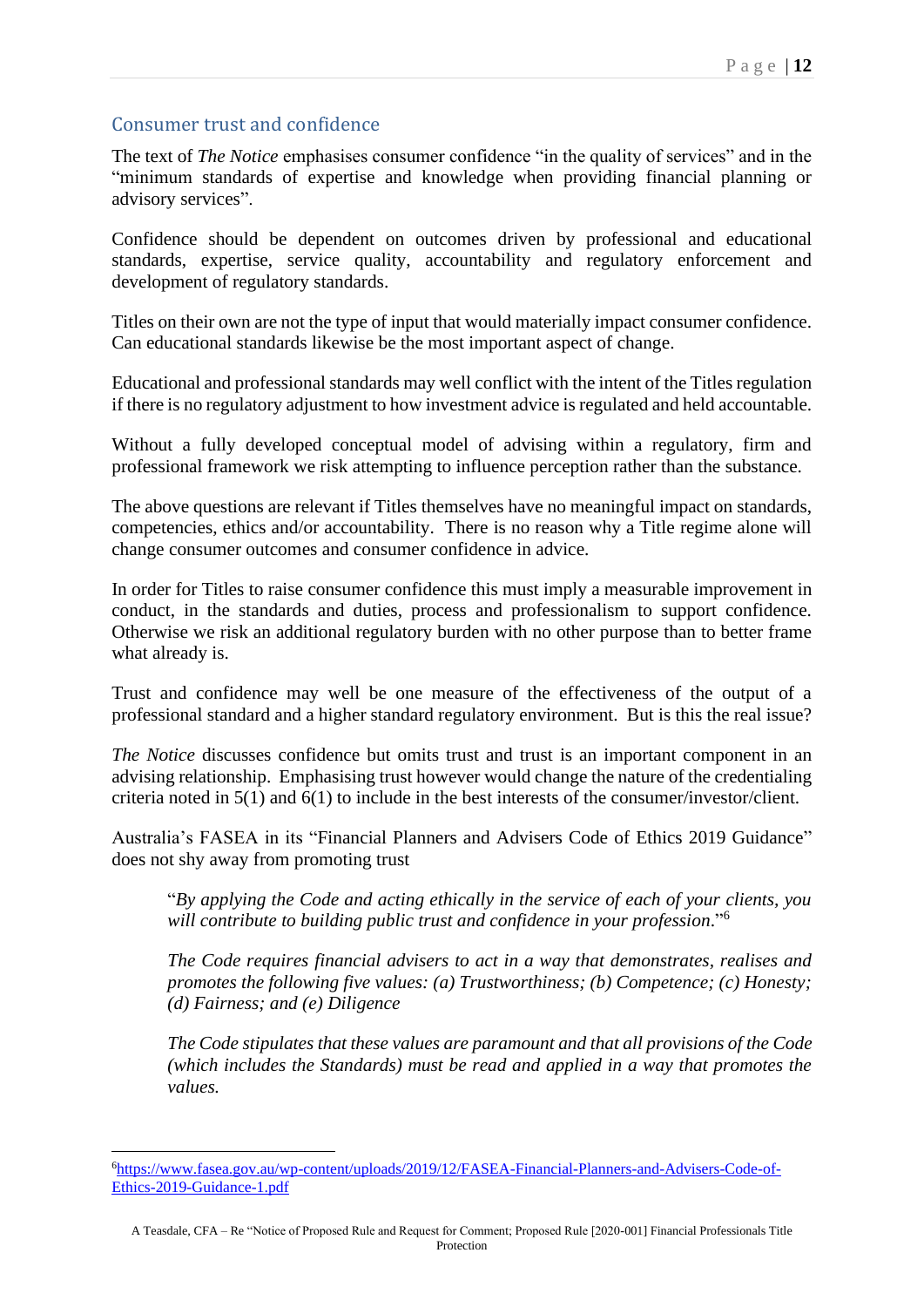*Acting to demonstrate, realise and promote the value of trustworthiness requires that you act in good faith in your relationships with other people. Trust is earned by good conduct. It is easily broken by unethical conduct. You earn trust by being reliable in your relationships with others, and by doing what you say you'll do. Trust requires having the courage to do what is right, even though you may suffer personal detriment by doing so. It requires that you are loyal to each of your clients, and that you keep client personal information entrusted to you private and confidential. It requires that you should not subordinate your duty to your client, or your client's lawful interests, to your own interests and any obligation you may owe to a third party, including an employer or a financial services licensee*.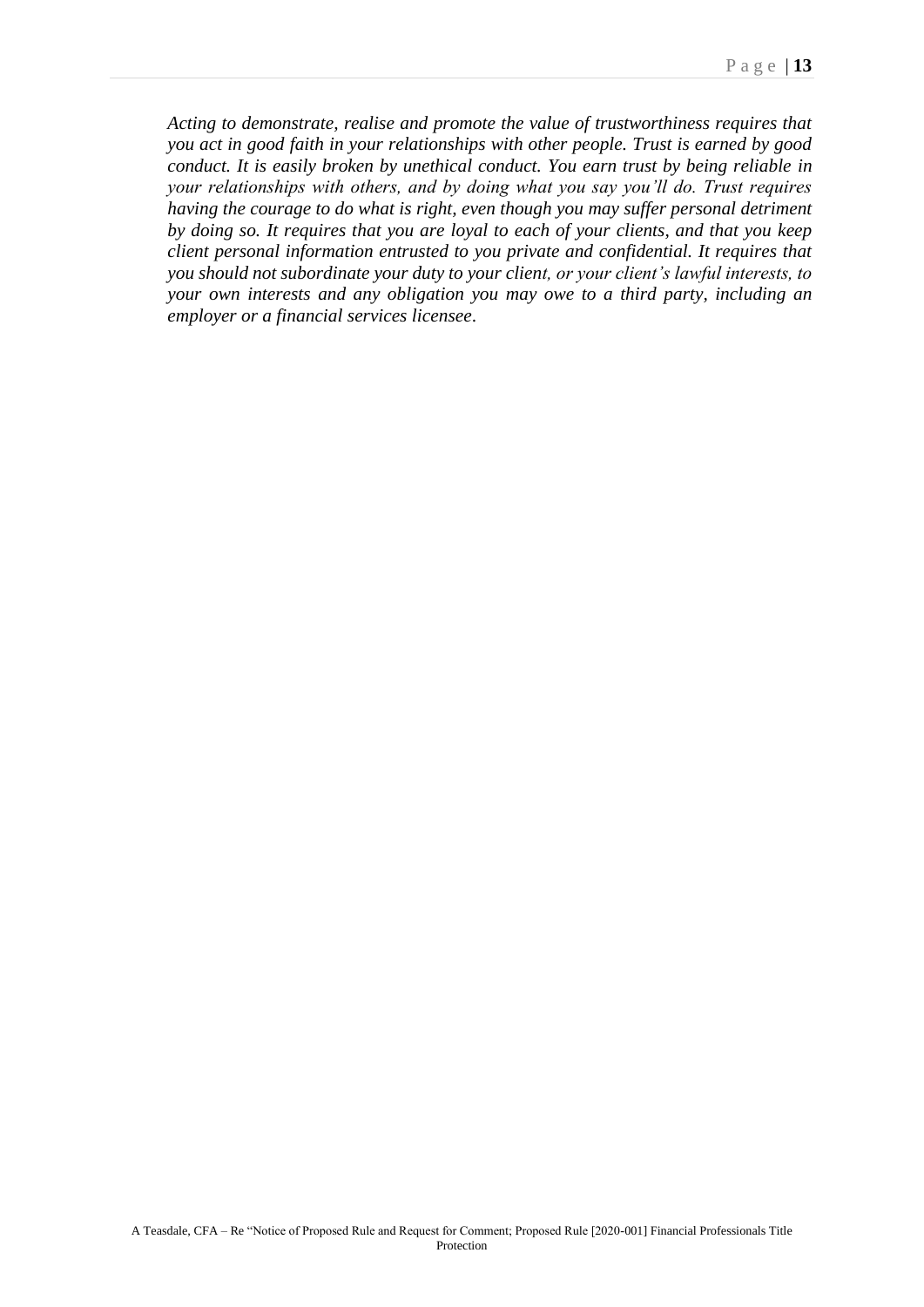# 4. Advice a central issue

**If we believe that advice is central to the Title's framework, it must be properly addressed, framed, scoped, and appropriately regulated. The failure to define and scope advice is a weakness of the proposed regulation, as it is a weakness of current regulation.** 

**The continued failure to consider advice as a process deserving of a true best interest standard is a continuing concern.** 

**If the roots and fundamentals of advice are insufficiently robust to deserve a best interest standard, then what is the standard for advice itself?** 

The FSRA is looking to set standards for Title usage and to approve credentialing bodies with requisite conduct requirements and professional standards. Setting minimum standards for the provision of financial advice within the context of say a dealing registration, with no wider fiduciary accountabilities, is a different mechanism from setting a minimum standard for professional advice with such accountabilities. Indeed one of the benefits of professional bodies is to allow regulators to defer to professional standards as benchmarks for regulation and registration.

How high or how low those standards, competencies, conduct requirements and professional standards are set is key. Many professional standards are arguably much higher than those of current minimum regulatory standards, many of which are framed around the exigencies of products and sales-based relationships. Globally professional standards are already at a best interest level or are moving towards one. Some legislators and regulators are pushing outwards and exploring professional duties that extend beyond the amorphous term "best interest" itself.

In Ontario, and in Canada generally, advice and advising is a difficult concept to pin down within legislation and regulation. Despite various waves of regulatory reform, advice, its scope and its accountability remain poorly defined.

If you want to better define advice and its regulatory standards you need look no further than the submissions of professional bodies and the work of international regulators and legislators; the CFA Institute for example has been supportive of fiduciary standards for personalised investment/financial advice, discretionary or not, and critical of the lesser suitability standard. The FCA produce countless detailed papers on various aspects of consumer outcomes and Australia has developed important reports on financial service standards and ethical codes for advisors/ers.

Consumer advocates and consumer focused organisations have also repeatedly supported best interest standards.

The modernisation of the transactional/distributional model in Canada, culminating in the Client Focused Reforms, has brought retail financial services as close as it possibly can to an accountable product advice-based model. It has yet to fully develop a professional, ethical, competent model accountable and capable of delivering best interest advice-based outcomes.

In Canada, the only area of financial services which can be confidently accorded a best interest fiduciary standard is where the registrant is a portfolio manager with discretionary authority regulated directly by a securities regulator. This is at odds with most other jurisdictions and at odds with the views of most credible professional bodies. It is essential, in order for the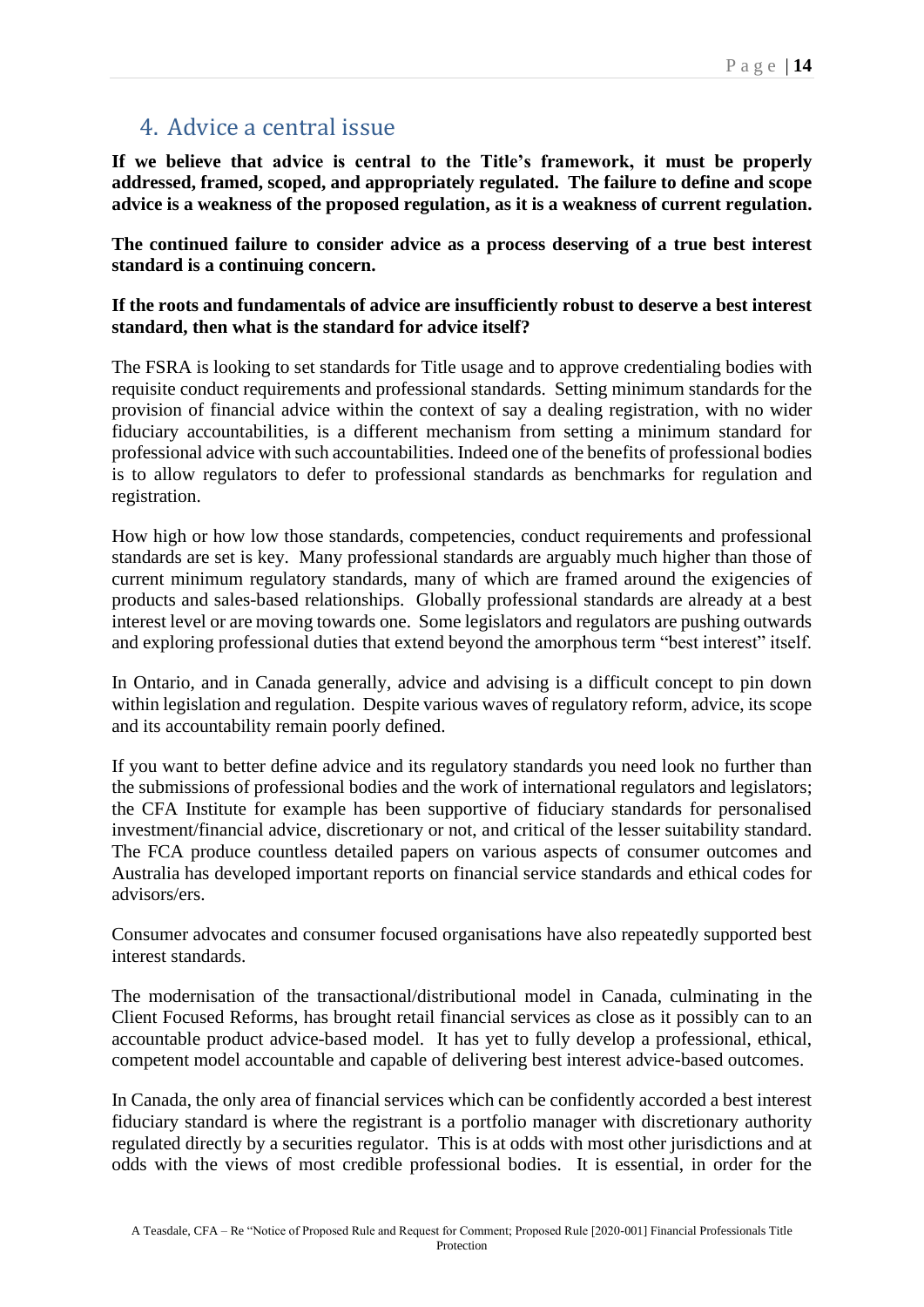transaction to have integrity, for advice to be constructed within a framework that optimises the client's best interests.

The Titles regulation itself is prima facie simple: two titles, select credentialing bodies, set expected standards, police those who use a Title without authorisation and let the regulators and professional bodies regulate and oversee conduct. The reality is somewhat different. Depending on the standards set many professional bodies may not wish to engage. Differing standards amongst credentialing organisations will confuse and mislead.

At the moment irrespective of the legislation there is no framework within existing regulation to actually monitor the conduct of those authorised to hold titles if these titles represent bona fide advising capacities.

A good deal of the complexity in responding to this consultation is the uncertainty over the scope, the accountabilities, the competencies, the regulation and the ethical and professional standards and the already increasing divergence between Ontario and international jurisdictions.

With respect to Canadian securities regulation, you are either an advising registration held to fiduciary standards or you are a dealing registration held to a lesser "suitability standard". A 2019 CFA article with comments referencing the US regulatory system, which is the most similar to Canadian regulation, addresses this important distinction:

"The carefulness with which Americans are given investment advice has become a topic of great interest since the 2008 recession. In particular, debate often centers on the standard of care investment professionals owe to their clients. For example, investment advisers are required to act in the best interests of the client (the fiduciary standard), whereas brokers only have to provide advice that aligns broadly with client goals and preferences (the suitability standard)."7

Canadian regulators have decided not to institute Fiduciary standards (2012 Consultation) as well as a weaker overarching, product focused, best interest standard (2016 consultation) and have moved to an ambiguous and confusing "clients' interests first" standard.

A recent NASAA survey of US broker dealers and investment advisors with respect to Regulation Best Interest also found an empirical difference between the two standards (suitability v fiduciary):

"found notable differences between broker-dealers operating under a suitability standard and investment advisers operating under fiduciary duties…Investment advisers generally took more conservative investment approaches overall, avoiding higher cost, riskier, and complex products...reported more robust due diligence, disclosure, and conflict management practices."<sup>8</sup>

This submission recommends that in the securities area especially, a new registration to accommodate those advisors who wish to meet a best interest standard and to represent their

<sup>7</sup>

https://static1.squarespace.com/static/59e8d89d914e6b37450c946a/t/5dd5d3b041a56d7f764a19ce/15742944487 86/2019-Q3\_FAJ+Brokers+or+Advisers.pdf

<sup>8</sup> https://www.nasaa.org/55758/nasaa-releases-results-of-benchmarking-initiative-to-help-measure-effectivenessof-regulation-best-interest/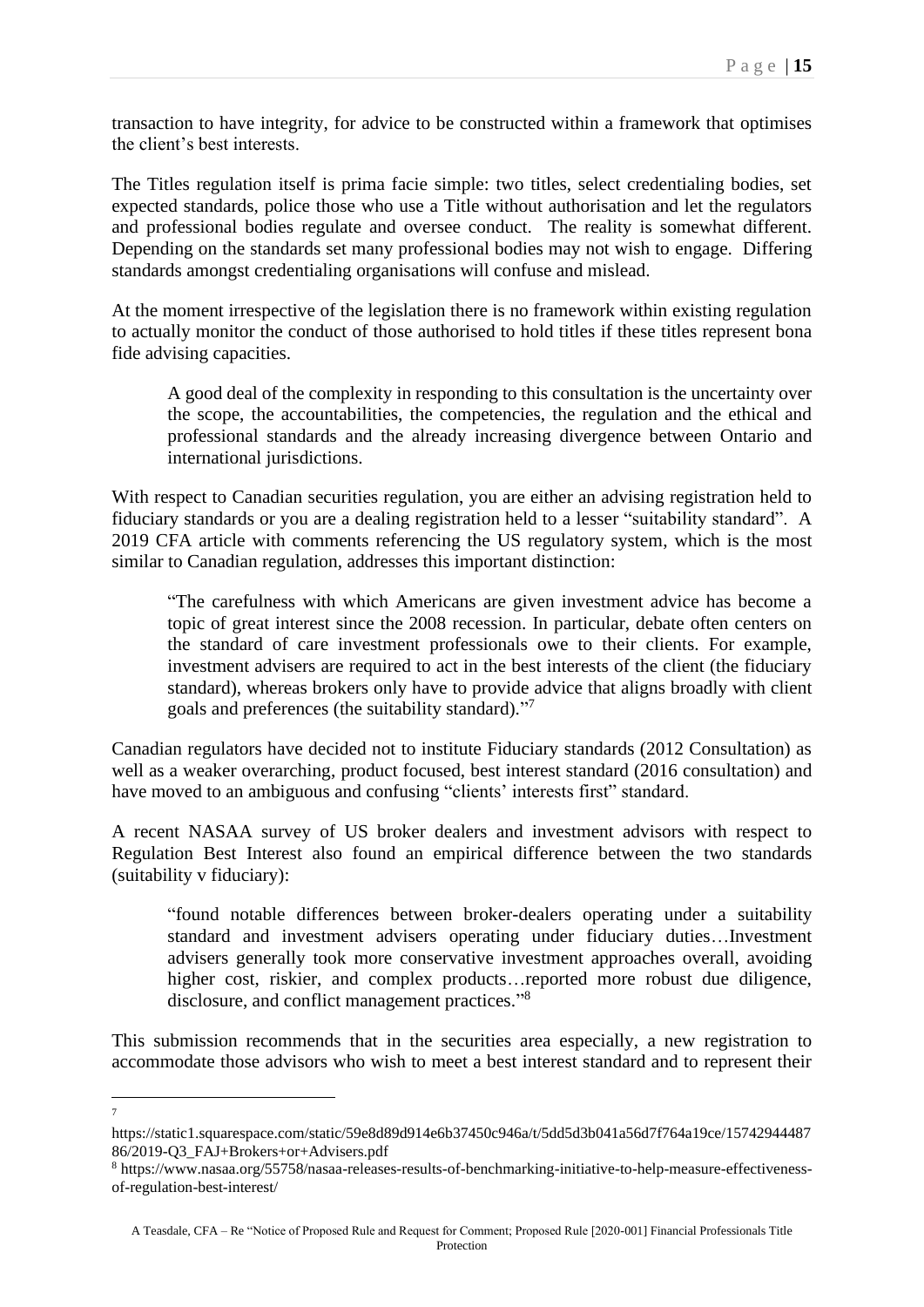advice in the context of competent, professional and ethical advice be set up within current regulation. Protecting the use of advising Titles from sales and dealing registrations and to allow their use for advising registrations should be an objective.

### The complexity and scope of planning and advising

Personal financial advice and advising, whether this is comprehensive financial planning or investment planning (which uses many of the FP inputs) addresses a wide construct: the accumulation and deaccumulation of capital, the planning and management of capital with respect to accumulation and deaccumulation, the insurance of risks with respect to future flows and the associated estate planning and bequests. Complexity is added for those with businesses, complex pension arrangements etc, but all these components are central to addressing a person's best interests.

At one level a professional adviser should be aware of this complexity, their interdependencies and effects. While the immediate scope of a professional may be narrow, they need to be aware of missing informational components and the impact of their advice and recommendations on other aspects of the financial situation.

Much of the work that impacts asset allocation and the security selection, for example, occurs well before the product/security even enters the frame. All components of financial advising are connected professionally. To discount the importance of this analysis as not worth being conducted in the client's best interests lacks clear logical foundation.

A professional financial advisor is someone who is able to address comprehensive and complex scenarios and knows the limits of their own expertise and ability. Expertise should also be scalable, and at the same time be able to provide simplified advice for those with less complex needs. Costs matter and trade-offs between comprehensive advice and simplified solutions need to be made. This is also part of the professional's remit. Importantly the professional frame is also a firm construct as opposed to purely an advisor/er construct; scalable components of best interests can be met by the firm from a variety of competencies and areas of focus.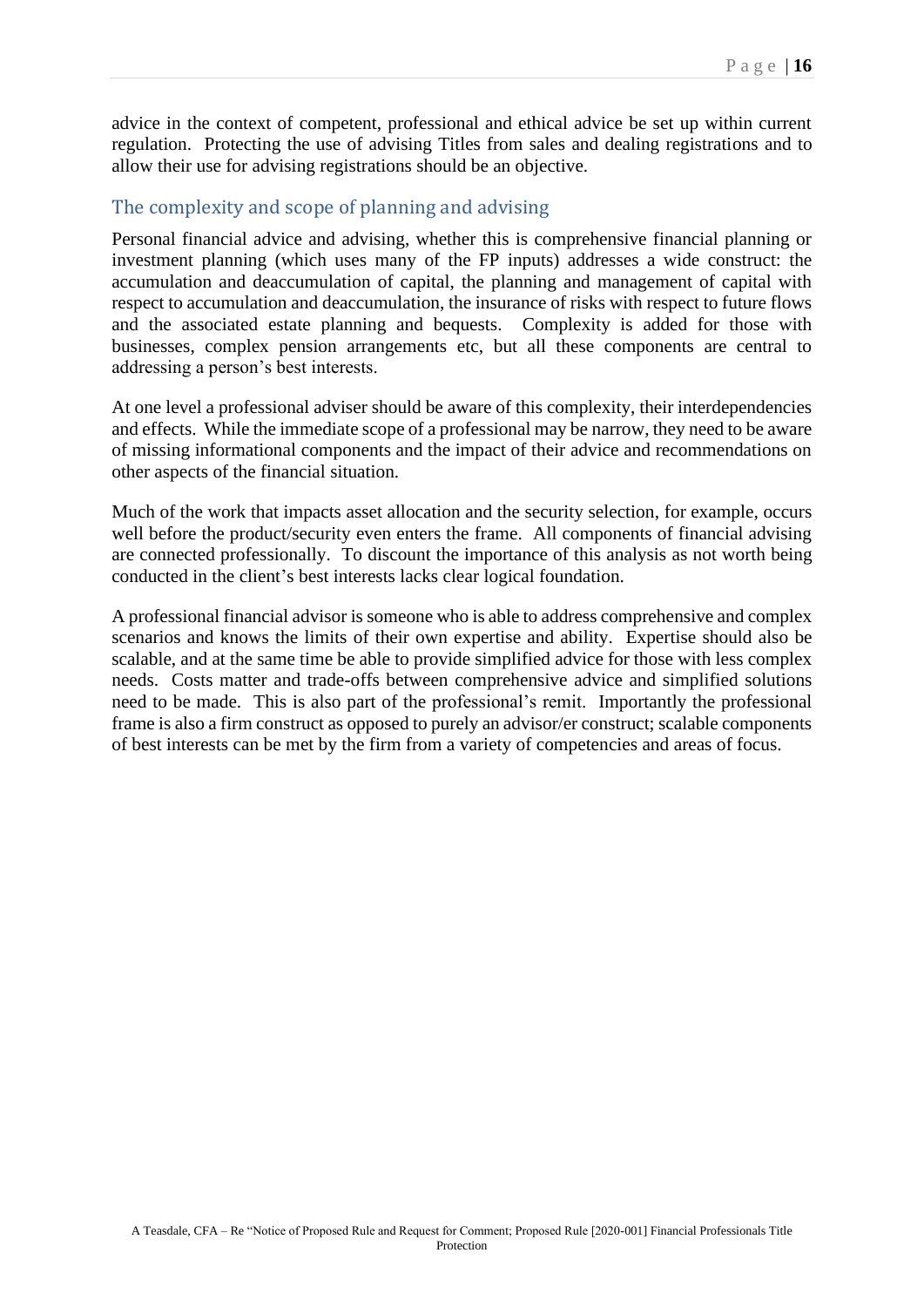# 5. Advice & advising in Canada

What is considered advising in Canada and especially in Ontario with respect to the new proposed rule?

### Current representations of advice and advising

In the CSA's Investor Tools<sup>9</sup> it addresses "Choosing An Adviser" but fails to explain the important differentiation between trading and advising:

"In Canada, anyone trading securities or in the business of advising clients on securities must be registered with the provincial or territorial securities regulator, unless an exemption applies. A securities regulator will only register firms and individuals if they meet certain standards. The category of registration tells you what products and services a firm or individual can offer."

The document "understanding registration<sup>10</sup>" show individual registration categories and these are:

- Dealing Representative A person that buys or sells investment products on your behalf based on your instructions. What they can sell or buy depends on the registration category of the firm that employs them.
- Advising Representative A person who provides advice on investment products. They can manage your investment portfolio according to your instructions. They can also make decisions and trades on your behalf. Advising Representatives are employed by Portfolio Managers.
	- o Associate Advising Representative A person who provides advice under the supervision of an Advising Representative

The information provided does not differentiate between what a dealing representative and an advising representative can provide with respect to advice, or what the accountabilities and responsibilities are with respect to the advice provided by them. Selling and advising are clearly noted as two distinct roles. However, an advising representative does not need to be a discretionary position based on this definition even though the CSA appears loathe to develop an advising registration for non-discretionary roles.

Standards are considered important and the differing standards for an advising representative and a dealing representative are yet to be clearly defined and made transparent. This confusion needs to be addressed, one way or the other, as part of the implementation of any new rules.

In its document "Working with a financial adviser $11$ " the CSA provides the following spectrum of advice:

 $9 \text{ https://www.securities-administrators.ca/investortools. aspx?id=84$ 

<sup>10</sup> https://www.securities-administrators.ca/uploadedFiles/General/pdfs/UnderstandingRegistration\_EN.pdf https://www.securities-

administrators.ca/uploadedFiles/General/pdfs/Working%20with%20an%20adviser%20web\_ENG\_2012.pdf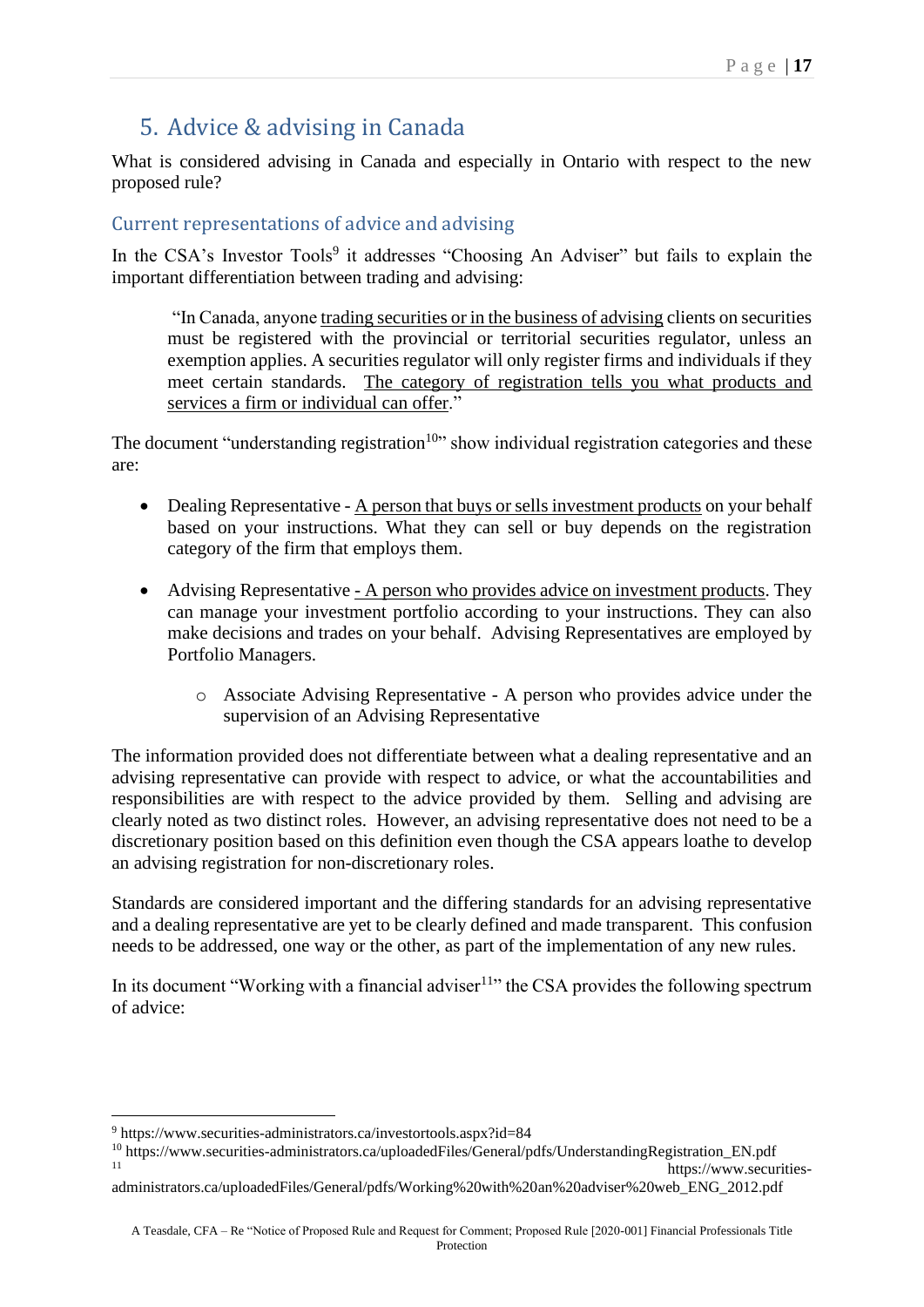An adviser can help you: • set your investment goals • build an investment plan • design a portfolio • choose suitable investments • track your progress, and help you adjust as necessary

All the above components, with the exception of choosing suitable investments, are rooted in the advice process including investment and portfolio construction planning and management disciplines. Yet there is no mention as to whether these are roles of a dealing and/or an advising registration or the accountabilities and reliance implicit in the process. The regulatory disclosure is vague.

The Government of Canada website already uses the title financial advisor in an FCAC web page "Choosing a Financial Advisor"<sup>12</sup>. It defines the scope of financial advising as follows:

An advisor can create a detailed financial plan, which involves:

- assessing your current situation
- determining your present and future goals and needs
- giving advice on the financial products that are right for you
- reviewing and updating your investments periodically

While the above omits determining asset allocation and portfolio structure, key to validating security selection, it does indeed suggest that a financial advisor is much more than a product/sales specialist. The emphasis here is on a detailed financial plan and both an FP and an FA should be capable of providing detailed written recommendations and analysis of financial circumstances and of their specific subject matter expertise.

The government of Canada site states that terms such as financial advisor and financial planner do not always mean the person "has specific qualifications, expertise or certifications". It is much clearer about financial planning designations. The issue of definition lies mainly with "financial advisor":

"A **financial advisor** is a general term that can be applied to anybody who helps you manage your money. This could include an employee of your financial institution, a stock broker or an insurance agent."

This lack of consistency in terms of representation, expectations and standards of advice and outcomes remains a concern in *The Notice*. Harmonisation would theoretically address this issue specifically. Again, given the limited remit of the legislation and regulatory barriers, *The Notice* and the proposed rules does not address how conduct will be dealt with.

### CSA Consideration of Titles

The CSA in its 2016 consultation (33-404) pondered the issue of titles. One option considered naming those registered as discretionary portfolio managers as "securities advisor – portfolio management" and those with non-discretionary accounts as "securities advisors". These two

<sup>12</sup> https://www.canada.ca/en/financial-consumer-agency/services/savings-investments/choose-financialadvisor html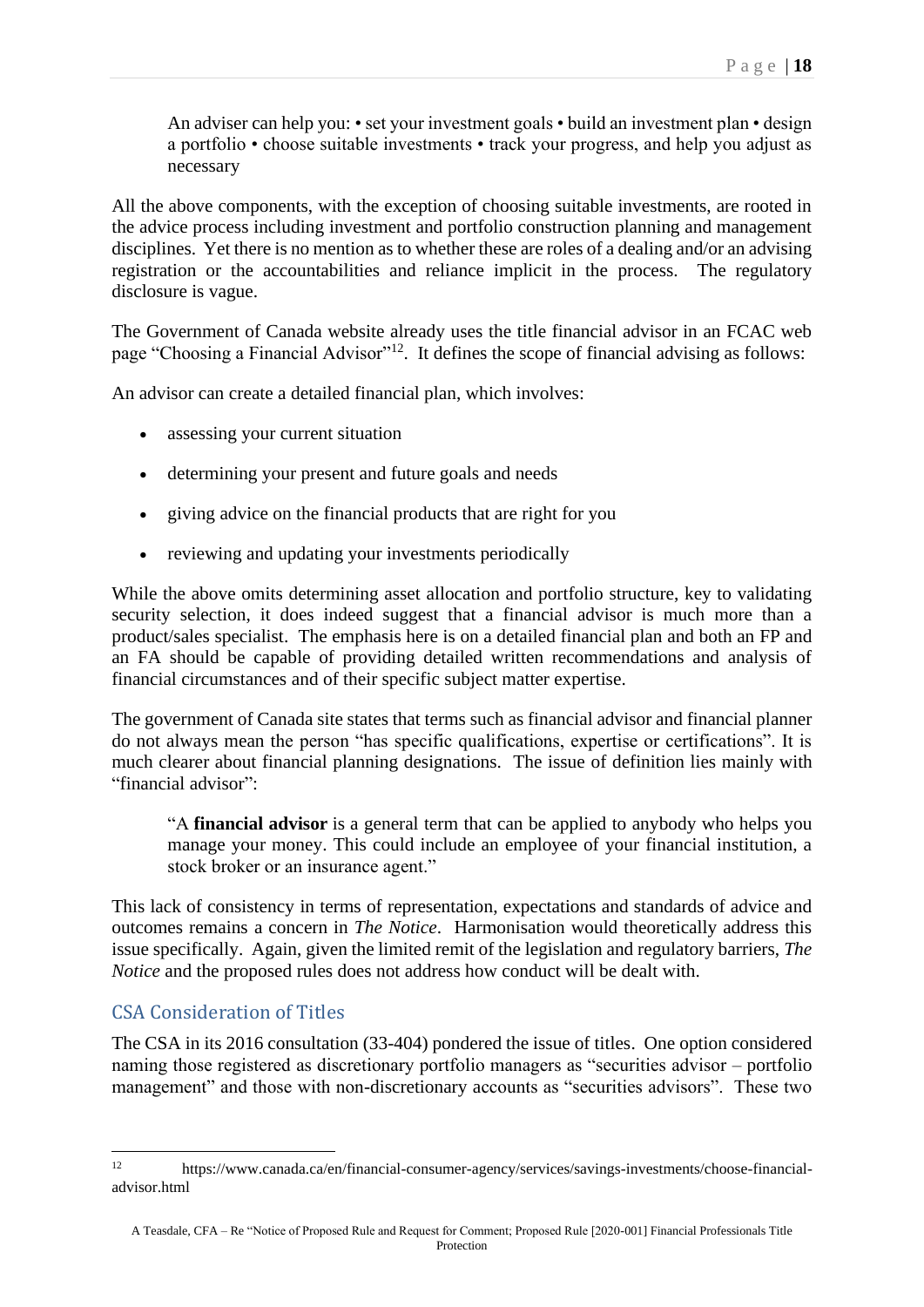titles assumed non-proprietary or mixed product lists. Those with proprietary product lists would be termed securities salespersons.

Note the emphasis on securities and not the underlying personal financial advice construct.

Another option considered was the use of "advisor" for portfolio managers and firms registered with IIROC with discretionary authority. All other non-discretionary registrations would be sales-persons, not advisors or advisers.

The first option considered non-discretionary registrants as advisors but only with respect to securities and the second option considered only discretionary activities as worthy of the name advisor. The final option was that existing registration categories (dealing and advising) would be used. It is unclear whether any of the options were being seriously considered by the CSA or whether they were merely formulations designed to attract comment.

The Client Focused Reforms do not nail down specific titles but rules against the use of misleading titles. You could argue that the proposed rules fall into the category of misleading titles, especially with respect to the public's existing confusion over best interest standards and relationship accountabilities.

### Client focused reforms

The Client Focused Reforms<sup>13</sup> noted that titles and designations were part of longer-term projects, as were competencies.

Within "REFORMS TO ENHANCE THE CLIENT-REGISTRANT RELATIONSHIP (Client Focused Reforms) NOTICE OF AMENDMENTS TO NATIONAL INSTRUMENT 31-103 AND COMPANION POLICY 31-103CP<sup>14</sup> there is no mention of the advising scope of nonadvising registrants. Advising is mentioned 165 times, 114 times are in the context of advising or associate advising representatives. The term advising also crops up 19 times in the phrase dealing or advising and 1 time in advising and trading.

The CFR's prescribed component structures for suitability and suitability determinations are arguably below those of many professional standards.

The CSA is not explicit as to why it does not allow an advising registration for non-portfolio manager registrants providing non-discretionary services even though the process of personalisation of a portfolio is a much deeper process than security specific advice.

Emphasis within CSA rules is placed on discretionary decision making by portfolio managers, even though definitions of advising representative function allows for non-discretionary decisions. Emphasis within this is placed on proficiency and education and the CSA provides examples of functions and experience that would be accorded an advising registration.

Interestingly when addressing adviser registration categories (7.2, NI 31-103) the companion policy guidance emphasises personalisation of advice:

<sup>&</sup>lt;sup>13</sup> https://www.osc.gov.on.ca/documents/en/Securities-Category3/ni\_20191003\_31-103\_reforms-enhance-clientregistrant-relationship.pdf

<sup>14</sup> https://www.osc.gov.on.ca/documents/en/Securities-Category3/ni\_20191003\_31-103\_reforms-enhance-clientregistrant-relationship.pdf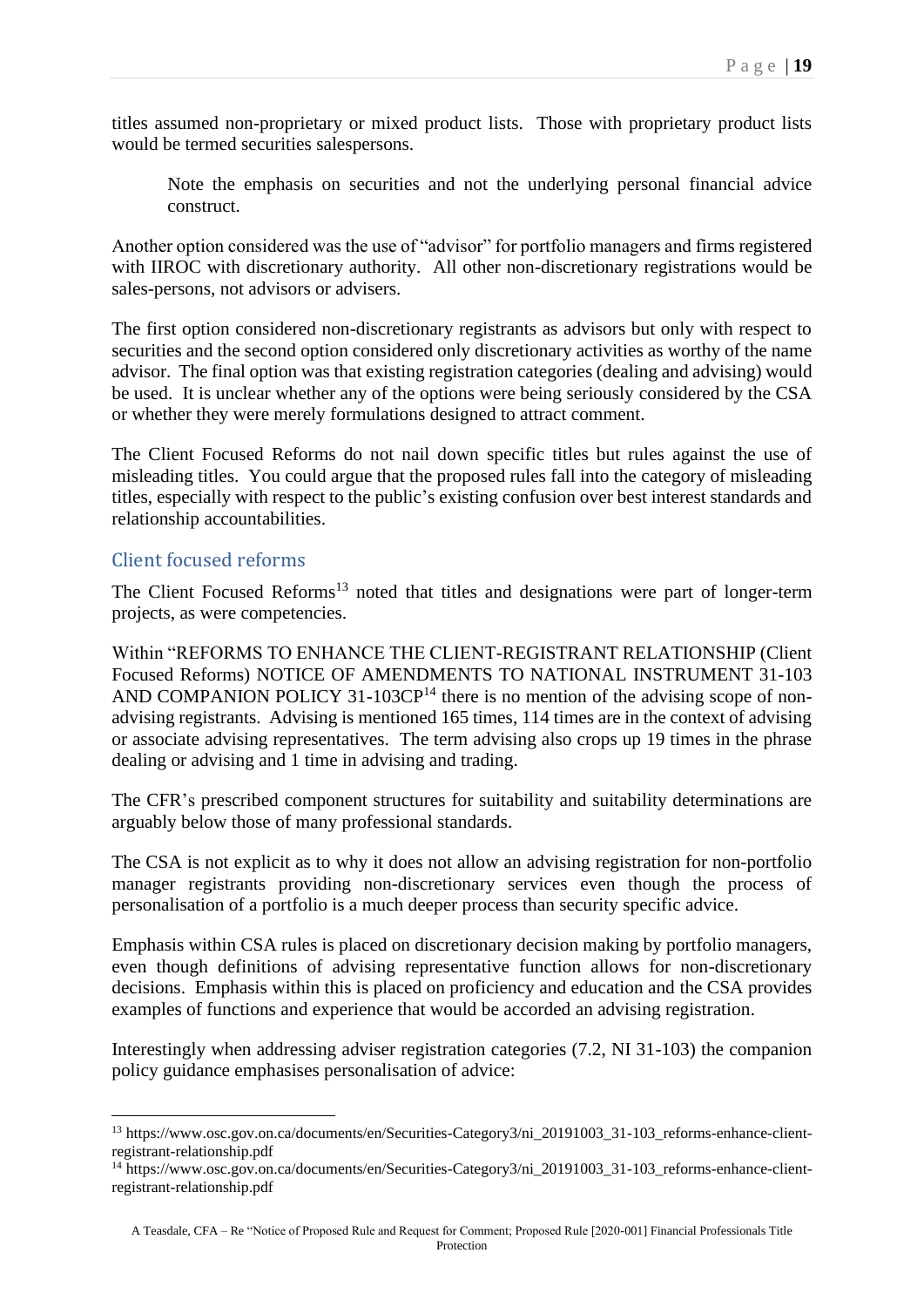"The registration requirement in section 7.2 applies to advisers who give "specific advice". Advice is specific when it is tailored to the needs and circumstances of a client or potential client. For example, an adviser who recommends a security to a client is giving specific advice."

In this context the provision of advice personalised to the needs and circumstances of a client is considered advising. The CFA Institute has long argued for best interest/fiduciary standards for personalised investment/financial advice, as per its own standards.

It is unclear, from the CSA perspective, what differentiates personalised advice in a dealing registration from personalised advice within an advising registration, even where a registrant possesses comparable experience, education and designation.

So, what, in terms of competency, education, oversight and experience would the CSA require to elevate dealing registrations from a dealing non advising registration to an advisory advising registration?

The FSRA's Notice should, if it is to address regulatory standards, detail the way it complements and supplements existing regulation with respect to this issue. Does it create a higher level, an additional registration, differences in accountability and scope of service?

This spectrum of advice is neither addressed in securities regulation and is unaddressed in *The Notice* itself.

NI 310-103 bafflingly assumes that it is clear that dealing/trading and advising categories are different, that advice for both categories are a) treated differently and b) that this difference is understood.

### Client focused reforms and a best interest standard

Many professional bodies and international jurisdictions have introduced best interest/fiduciary standards governing the provision of personalised advice and have removed transactional conflicts of interest. Additionally many jurisdictions have also raised competency and professional standards of its registrants, a prerequisite for fiduciary standards.

This three pronged approach that includes a) a best interests standard, b) professional standards and competencies and c) removal of remuneration dependent on the transaction and the product has allowed the financial framework to fully address the competencies and processes needed to provide advice. Such a framework is scalable.

The FSRA's Notice, mirroring the CSA's rules, does not provide for a best interests/fiduciary standard for non-advising registrations? Conflicts of interest remain central to retail financial services provision.

The CFR requires that the "interests of the client come first" and that this is intended to be a "broad, principles-based standard". The basic requirement is that when making "a suitability determination" that the client's interests come first.

What does this mean? This is what the CFR documentation said:

"In our view, to put the client's interest first and to address conflicts of interest in the best interest of the client mean that the interests of the client are paramount. A registered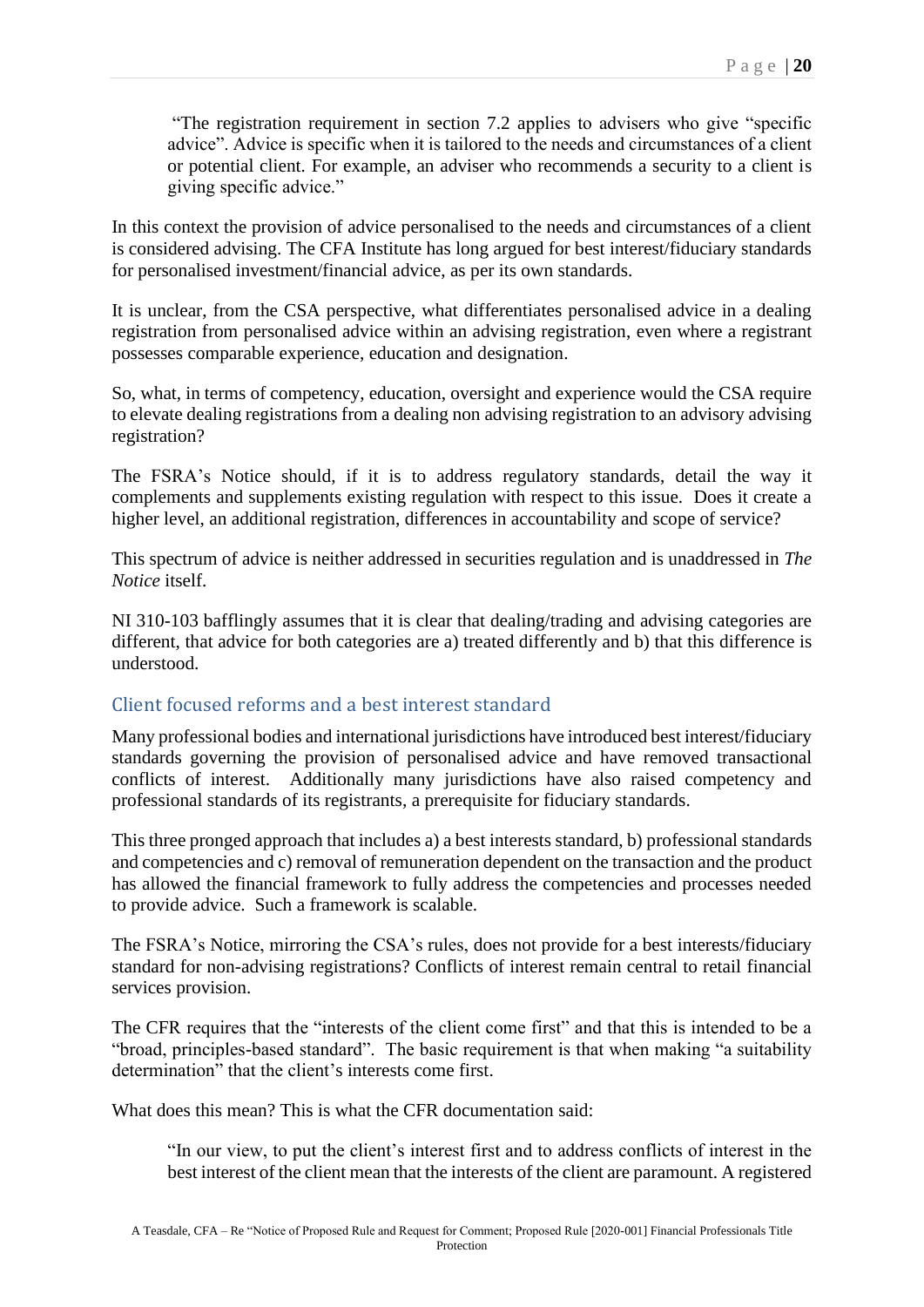firm and its registered individuals must put the interests of their clients first, ahead of their own interests and any other competing considerations. In the enhanced suitability determination requirement, we specifically used the words "put the client's interest first" to signal that there is not necessarily only one "best" course of action. We have included related guidance in the Companion Policy. We stress that the Amendments do not impose a fiduciary duty on registrants as a regulatory standard of conduct. "

"when choosing between multiple suitable options, the broad standard means that registrants must put the client's interest before their own interests and any other competing considerations, such as a higher level of remuneration or other incentives"

"the client first standard, along with the suitability factors, applies to assessing account type suitability, to periodic reviews of a client's account, to acting in response to client instructions and liquidating securities, and to the overall approach of assessing suitability for a client."

"the CSA have no default expectations for registrants to automatically select the lowest cost options to meet their suitability determination requirements. However, we expect an assessment of the relative costs of the options available to clients at the firm when making a suitability determination, as well as the impact of those costs."

The suitability determination resulting in "the action" is noted as being based on KYC information, security/product assessment, the impact of the action (including concentration and liquidity), and the impact of costs; the determination must also consider a reasonable range of alternatives.

Most of these factors would be a consideration in professional advice and execution, but the determination clearly omits the broader structural frameworks and processes used by professionals in planning, constructing and managing assets to meet financial needs.

There is nothing in the CFR suitability determination to suggest that the process is or could lie well beyond the transactional moment. The final CFR rules also incorporated a large number of amendments to initial suitability requirements, know your product, account monitoring and reassessment of needs and circumstances that one could argue place the overall standards at less than those required by professional bodies.

The second concern with current regulation is the continuing existence of remuneration conflicts of interest. Third party payments, internal compensation and incentives and proprietary restrictions are still allowed.

Placing the pay-off for advice on the transaction, and/or the number of transactions and securities recommended, clearly impacts the ability to put the client's interests first. Within the machine itself the client's interests are not fundamentally first.

"An intermediary who seeks to 'stand in more than one canoe' cannot."<sup>15</sup>

The client's interest first principle has the appearance of a principle intended to remove the transactional and product conflicts from the decisions surrounding the product suitability determination to shapes the transaction in the client's interest.

<sup>15</sup> https://www.royalcommission.gov.au/sites/default/files/2019-02/fsrc-volume-1-final-report.pdf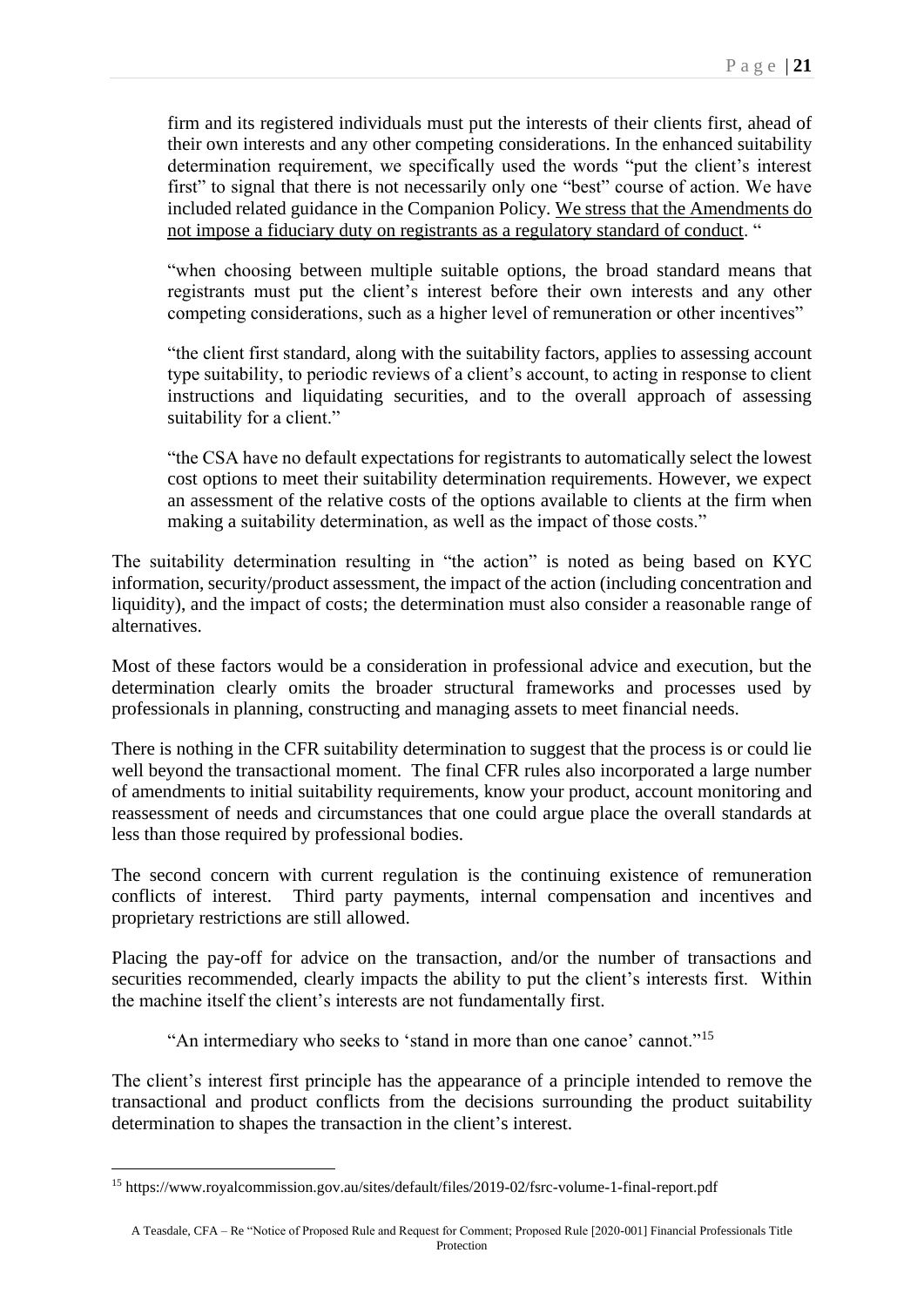Unfortunately, the nature of product distribution and the operational and financial imperatives of organisations dependent on products and transactions shapes the foundational structures and processes of advice itself. Prior to the transaction the interests of the firm and the advisor shape and predominate. This is the framework on which the client's interests first principle sits.

The CFR therefore eschews a best interests standard replacing it with a construct that impacts the transaction point/suitability determination.

The US Regulatory Best Interests standard acknowledges this limitation. The use of the term advisor/adviser in the context of broker dealing capacities would be a violation of the regulation. The US regulation at least acknowledges that the narrow focus of the suitability determination is on the limited point of the transaction.

Within the CFR the interests of the firm and the advisor remain unaligned with those of the client/consumer. That the CFR attempts to remove the transactional conflict by requiring advisors and firms to better account for transactional remuneration and incentives, sets current minimum standards at odds with best professional practices that emphasise best interests and professional competencies and high ethical conduct.

#### Advising and associate advising representatives experience requirements

In the "REFORMS TO ENHANCE THE CLIENT-REGISTRANT RELATIONSHIP (Client Focused Reforms) NOTICE OF AMENDMENTS TO NATIONAL INSTRUMENT 31-103 AND COMPANION POLICY 31-103CP<sup>16</sup> the CSA refers to the proficiency requirements for an advising representative.

"An advising representative may have discretionary authority over investments of others. Accordingly, this category of registration involves the most onerous proficiency requirements. We expect an individual who seeks registration as an advising representative to demonstrate a high quality of experience that is clearly relevant to discretionary portfolio management."

"We may consider experience performing discretionary portfolio management in a professional capacity to be sufficient"

"We may consider experience supporting registered portfolio managers or other professional discretionary asset managers to be sufficient to meet the relevant investment management experience requirement for registration as an advising representative. This may include: working with portfolio managers to formulate, draft and implement written investment policy statements for clients, and researching and analysing individual securities for potential inclusion in investment portfolios

We may consider experience performing research and analysis of individual securities with recommendations for the purpose of determining their suitability for inclusion in client investment portfolios to be sufficient to meet the relevant investment management experience requirement for registration as an advising representative.

The same document refers to the same for associate advising representatives:

<sup>&</sup>lt;sup>16</sup> https://www.osc.gov.on.ca/documents/en/Securities-Category3/ni\_20191003\_31-103\_reforms-enhance-clientregistrant-relationship.pdf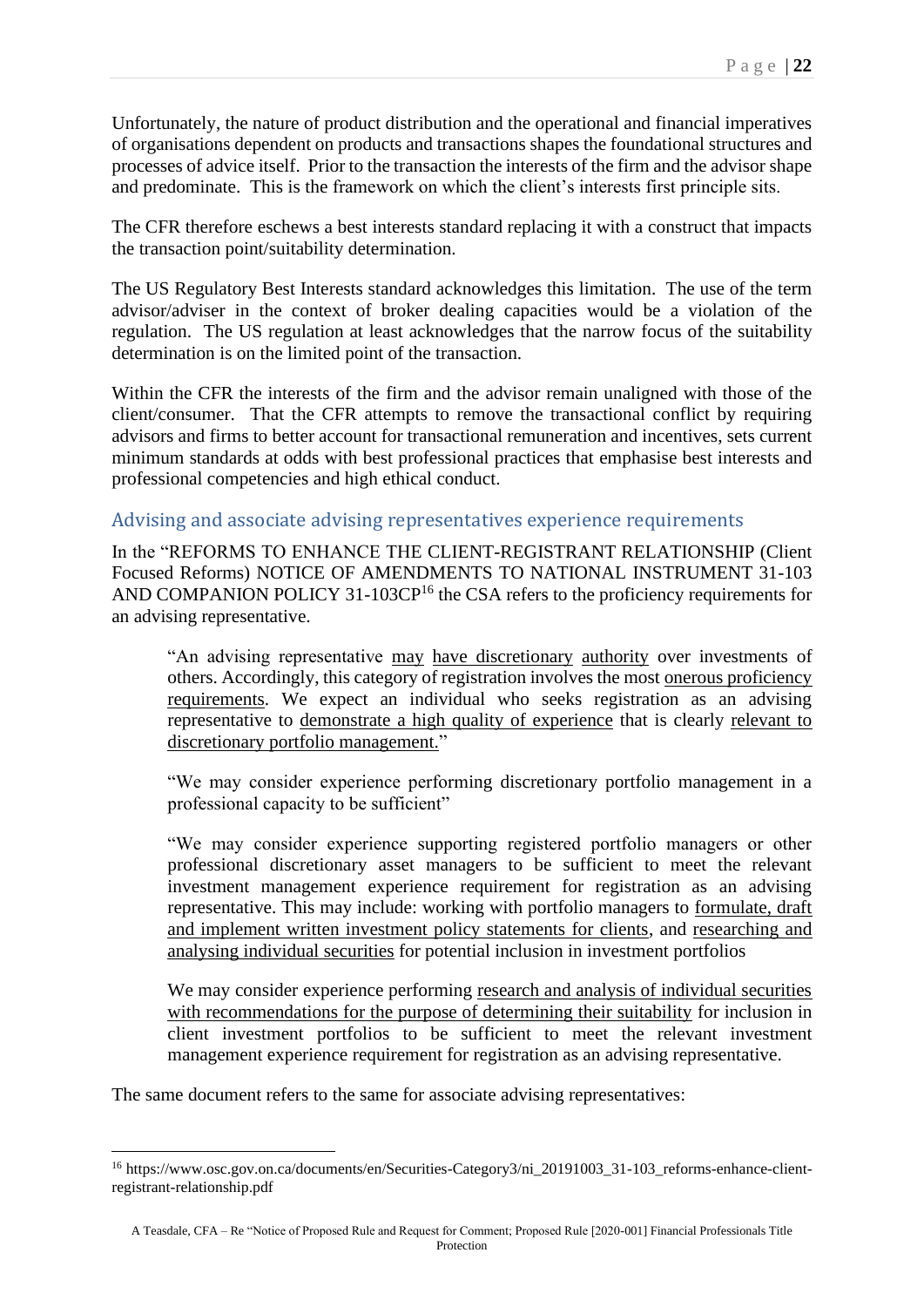"We may consider client relationship management experience with a registered portfolio manager firm to be sufficient…where the applicant has assisted portfolio managers in tailoring strategies for specific clients. This may include experience assisting the portfolio managers in assessing suitability, creating investment policy statements, determining asset allocation, monitoring client portfolios and performing research and analysis on the economy or asset classes generally"

"We may consider corporate finance experience involving valuing and analysing securities for initial public offerings, debt and equity financings, takeover bids and mergers to be sufficient"

With respect to IIROC and advising and associate advising representatives:

"IIROC registered representatives…may offer a broad range of products involving security-specific research and analysis of their own, in addition to meeting with clients to review and discuss know-your-client and investment suitability. We may consider this to be sufficient experience to meet the relevant investment management experience requirement for registration as an advising representative.

"Other registered representatives may sell mostly or exclusively a limited number of model portfolios or "portfolio solutions" to clients based on their investment objectives, risk profile or other factors unique to the individual client. We may consider this sufficient experience to meet the relevant investment management experience requirement for registration as an associate advising representative"

In order to be accorded an advising registration the CSA looks to see relevant experience and professional qualifications and refers to these entry hurdles as being onerous. The FSRA's proposals clearly look to be a lesser standard. While the CSA's experience, educational and professional requirements are appropriate, the restriction of an advising registration to portfolio management and in particular to the restriction of a best interest standard to discretionary management are not.

If the FSRA is intent on harmonisation along minimum industry standards for product distribution it should also be concerned about developing higher standards and as such use the opportunity to expand the scope of advising registrations to include best interest standards.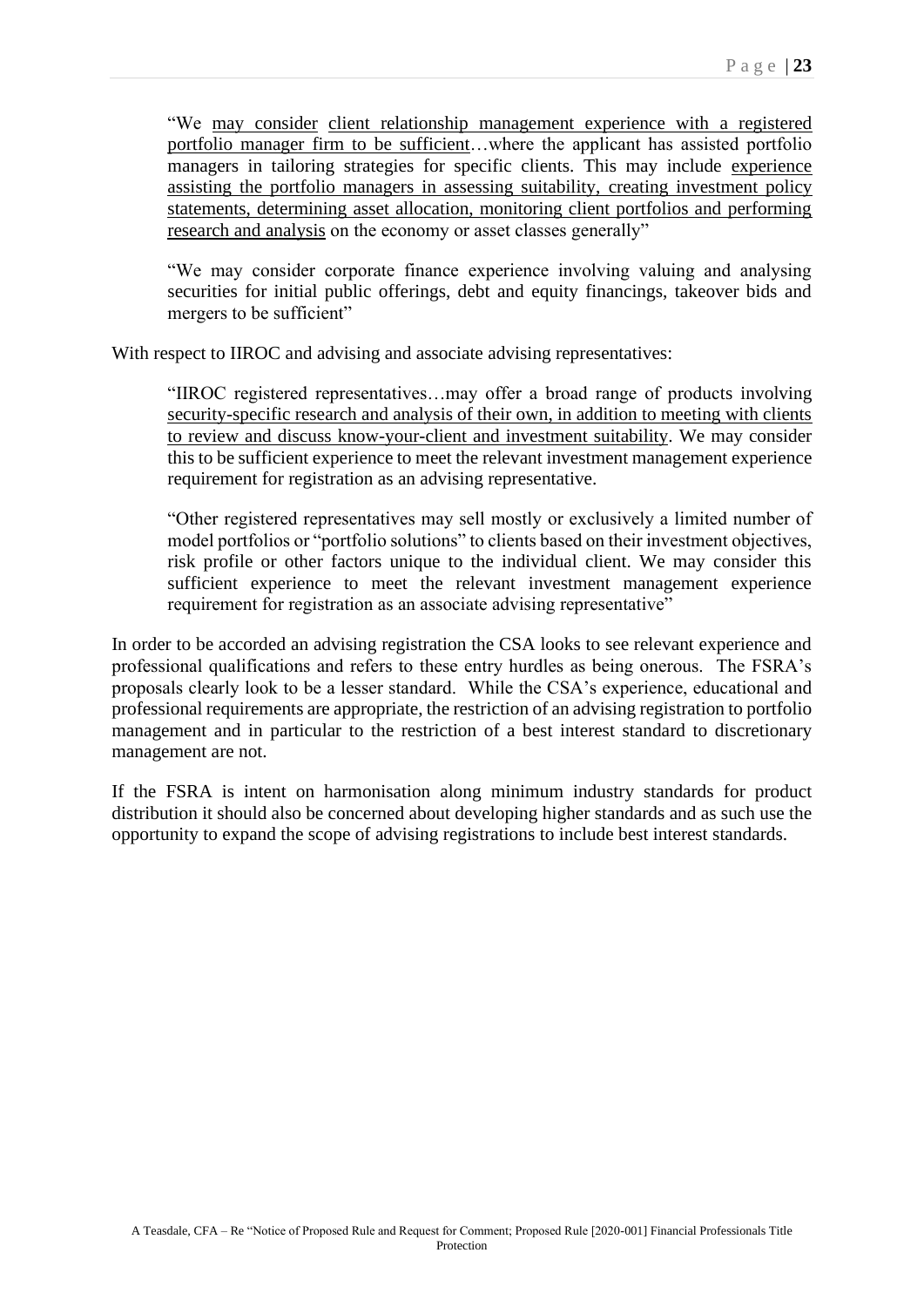# 6. Minimum standards, title usage and regulatory burden

The discussion of the importance and relevance of minimum standards is limited within *The Notice* and other documentation.

Specifying a minimum standard has benefits in terms of defining what the entry level requirements are for financial service registrants generally, irrespective of silo, as well as the objective of the standards themselves.

These minimum entry level standards may not necessarily be professional standards. This makes it difficult for professional bodies tying their designations, standards, competencies and educational profile to titles.

The text of *The Notice* states:

- a. the "*primary objective of the framework is to create minimum standards for title usage, without creating unnecessary regulatory burden for title users"* and
- b. "*Individual title users will be required to hold an approved credential from a FSRAapproved credentialing body, and will be required to meet conduct requirements and professional standards as set out by their respective credentialing body*

*The Notice* states that the framework is to create minimum standards for title usage without creating unnecessary regulatory burden.

It is unclear whether the "regulatory burden" referenced is that created specifically by Title regulation or additional regulation required to subsume Title protection and professional standards into the existing regulatory conduct framework.

Additionally, if harmonisation along minimum standards is the objective, that is to tie in all financial product advice across silos and regulators, then the exercise is not just about title usage but about one common and consistent standard for dealing registrations, irrespective of product or regulator. What is the minimum standard we can use to tie all these components together? This is different from what is the standard required for the provision of professional standards and competencies, which arguably are about either raising standards or setting separate standards for those wishing to represent such.

While regulation of conduct remains with the regulators and oversight of professional conduct remains with the professional bodies (will a credentialing SRO monitor professional standards) there is good reason to believe that FSRA regulation in this area will also be focused on limiting the need for regulatory change within the OSC and the SROs. If this is the case, and given there is consideration of allowing SROs to be credentialing bodies, then the minimum standards could well be those currently in existence in securities regulation.

The objective is therefore primarily harmonisation of minimum standards such that a title in one sphere translates to title use in others. The confounding problem is this assumes that minimum standards are already professional standards. This submission contends that current minimum standards are not in their totality professional standards, even though in part they may well be. This is especially so with respect to high level competencies, professional standards and ethical conduct. The CSA would appear to agree given in its refusal to enable best interest standards for all registrants and in its refusal to recognise non-discretionary advising as a specific registration capacity.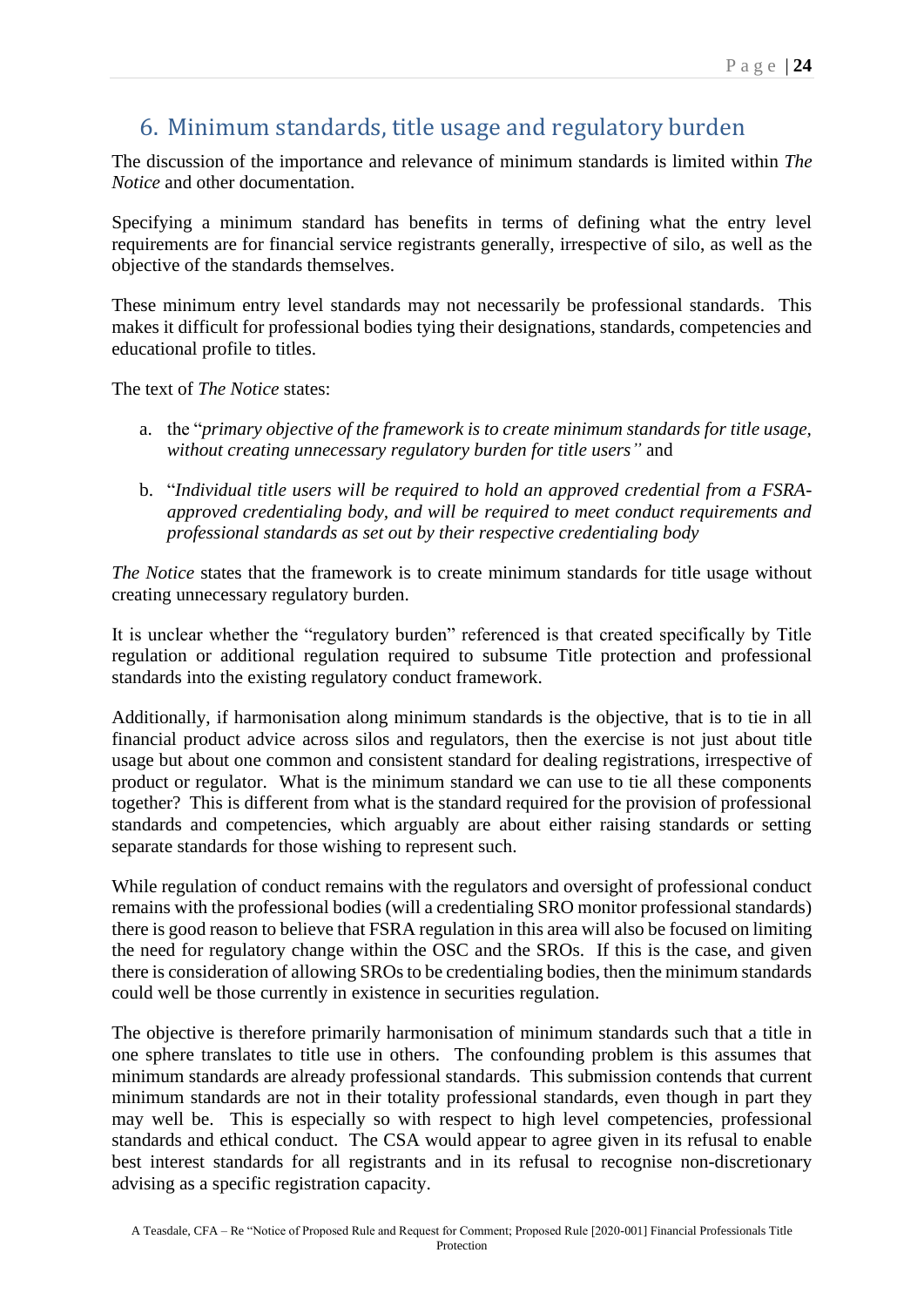In truth, adhering to professional standards should already evince higher standards and a greater focus on processes and client focused outcomes. Those holding designations from professional bodies, who standards are higher than their regulators, should already act in accordance with the higher standard and be held to it. Minimum standards set by the FSRA might not translate into consistent minimum standards across the spectrum.

Regulatory burden may also not be the only burden. Advice based processes are not focused on transactional volume and transaction-based remuneration arguably conflicts with the foundational requirements of advice based processes. If we are to truly encourage professional financial advice we should also encourage investment in its foundations. Investment has both a cost and a return.

With respect to regulatory burden, if current OSC and SRO minimum standards are de facto equivalent to those noted in *The Notice*, the only additional burden for securities regulation is the costs of the credentialing process for a sum zero consumer outcome. Oversight of "professional standards" by regulators, determined by the rule, should incur no additional regulatory or firm burden if minimum standards are the same pre and post the rule.

In this instance the costs of the rule and the credentialing would be greater for professional bodies and those other regulators and sectors where minimum standards need to be raised. The costs and liabilities associated with the rule for professional credentialing bodies is uncertain, especially with respect to the realities of differing regulatory and professional standards that might enable members to adhere to a lesser Titles standard.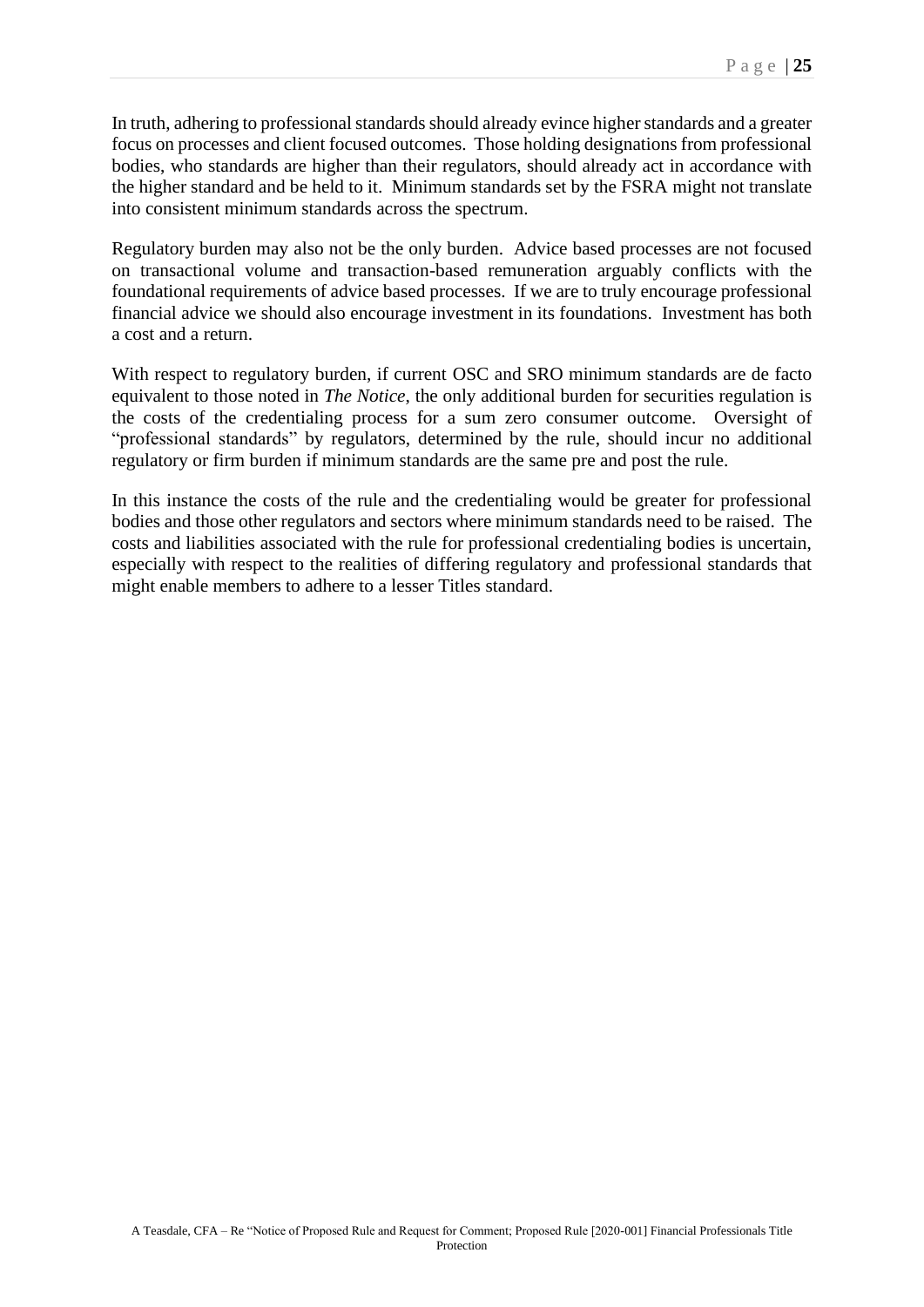# 7. "The Notice" and The "Final report of the Expert Committee"

The consultation documents referenced the 2017 "FINANCIAL ADVISORY AND FINANCIAL PLANNING REGULATORY POLICY ALTERNATIVES" report.

This report commented on the lack of "high-quality Financial Planning or Financial Advice" and the "multitude of titles and credentials" that led consumers to be believe that financial planning and financial advice was held to a best interests standard. The report commented on the failure of the regulatory framework to address advice

They noted "three most glaring contributors to harm":

- 1. the lack of specific, harmonized regulation of financial planning and financial advice;
- 2. the confusing titles and credentials used by providers of financial planning and advisory services;
- 3. and the lack of an explicit obligation to act in the client's best interest.

The Committee also recommended that

- Individuals and firms should have "Financial Planning or Financial Advice activities regulated by their existing Regulator",
- that those "whose activities occur outside the current regulatory framework...have their Financial Planning and Financial Advice activities regulated by FSCO/FSRA."
- That the "OSC and FSCO/FSRA develop a harmonized regulatory framework governing Financial Product Sales and the provision of Financial Planning and Financial Advice services in Ontario.".

The committee also noted the "absence of a comprehensive regulatory framework" with respect to "duties of care, proficiency, quality standards and conflicts of interest". The committee also recommended a "universal Statutory Best Interest Duty that would apply to all individuals and firms providing Financial Planning or Financial Advice and Financial Product Sales in Ontario."

The current FSRA Notice falls short with respect to the committee's recommendations on a number of levels: the regulation of conduct under the proposed standards is undefined and uncertain, non-regulated activities are not addressed and a statutory best interests duty is not a recommendation.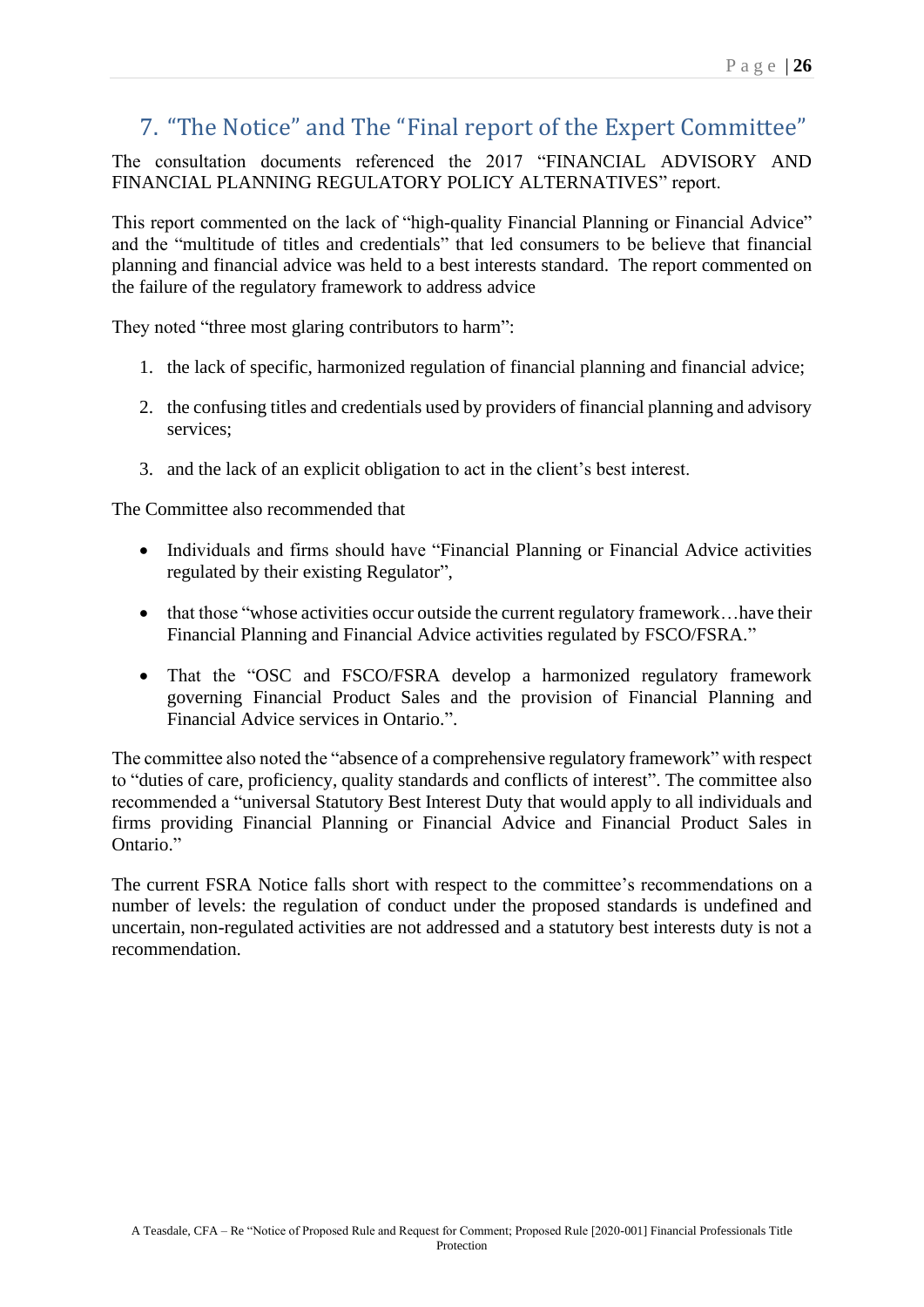# 8. International jurisdictions

Most professional designations and their associated professional bodies and/or organisations hold their members to a best interest standard, which is a fiduciary standard, and most international regulators have either a) already (and in many cases long since) moved to a best interest standard for the provision of investment advice, irrespective of whether this is discretionary or advisor, or b) have a separate designated category for the provision of investment advice. Indeed, even in those jurisdictions where a "client's interest first" approach is provided for, investment advice is a much more developed concept (New Zealand) than it is Canada.

In the US, the jurisdiction most similar to Canada's, where broker dealers are not held to a best interest standard for advice, only at the point of the transaction and for the transaction, registrants are not entitled to use the term advisor/er since this would misrepresent the nature of the service and violate the provisions of the relevant regulation (Regulation Best Interest).

If the current proposed Title protection regime were to proceed as is, it would solidify Ontario's regulation as being one with the lowest standards for the provision of financial advice and arguably the lowest investor protection.

If we look at the evolution of regulatory and legislative standards for the provision of personalised financial advice we see an evolution towards professionalism, education, higher competencies and standards of conduct. This evolution recognises one inexorable reality: the fundamental roots of advice are tied to exploring and defining the client's best interests.

But the international spectrum is not homogenous. It ranges from regimes that have either recently or long since instituted best interest standards to regimes that do not in certain capacities, but that do not allow registrants to use terms such as advisor when acting in those capacities.

An assessment of current international standards is provided below:

### MIFID II

European regulation (article  $4^{17}$ , MIFID II) specifically defines investment advice:

(4) 'investment advice' means the provision of personal recommendations to a client, either upon its request or at the initiative of the investment firm, in respect of one or more transactions relating to financial instruments;

And from "Understanding the definition of advice under MiFID"<sup>18</sup>

"According to MiFID, investment advice means the provision of personal recommendations to a client, either upon his request or at the initiative of the investment firm, in respect of one or more transactions relating to financial instruments (Article 4(4)). For the purposes of the definition of investment advice, that recommendation must be presented as suitable for that person or must be based on a consideration of the circumstances of that person (Article 52 of the MiFID Implementing Directive)."

<sup>17</sup> <https://www.esma.europa.eu/databases-library/interactive-single-rulebook/clone-mifid-ii/article-4>

<sup>&</sup>lt;sup>18</sup> https://www.esma.europa.eu/sites/default/files/library/2015/11/10\_293.pdf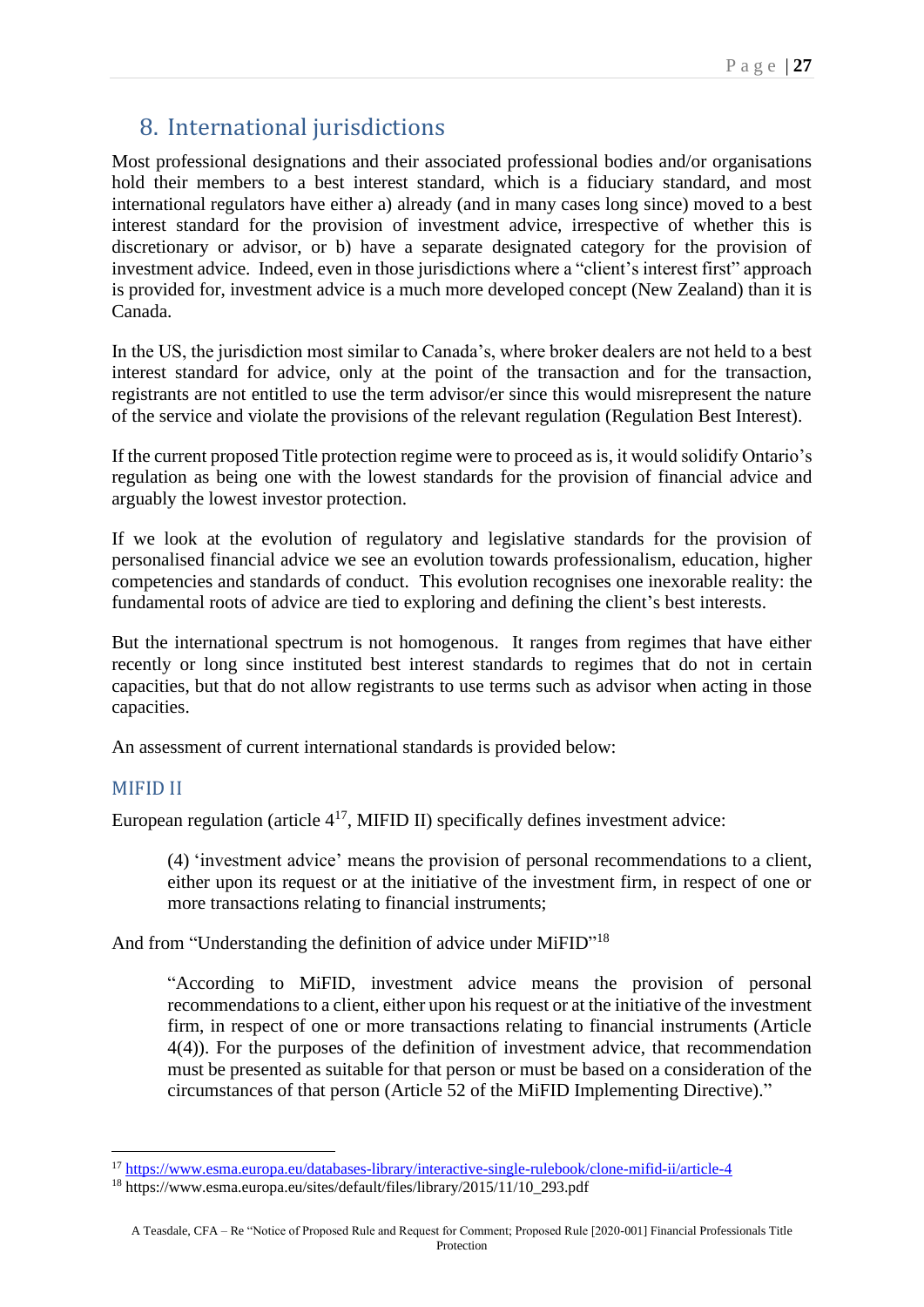Best interest standard: article 24 of MIFID has an explicit best interests standard<sup>19</sup>:

Member States shall require that, when providing investment services or, where appropriate, ancillary services to clients, an investment firm act honestly, fairly and professionally in accordance with the best interests of its clients and comply, in particular, with the principles set out in this Article and in Article 25.

The following is taken from "The Expanding Boundaries of MiFID's Duty to Act in the Client's Best Interest: The Italian Case"<sup>20</sup>

"MiFID II confirms, in line with its predecessors, that investment firms shall act in accordance with their clients' best interest. Investment firms may be held liable in case they do not comply with this overarching fiduciary-style duty."

"The basis of the conduct of business rules is an encompassing fiduciary duty (also referred to as a duty of loyalty or a duty of care) for the services provider to act "honestly, fairly and professionally in accordance with the best interests of its clients". This general duty is both an umbrella principle, which has been further developed in a range of more detailed conduct of business rules and a catch all principle, ensuring that conduct which is not regulated in more detail by specific conduct of business rules, is still covered by this general fiduciary duty."

European regulation not only has a best interest standard for advice but has separate channels of registration and service representation for those wishing to provide independent financial advisors. Those representing as independent financial advisors are not allowed to receive transactional remuneration<sup>21</sup>.

"any portfolio manager or firm which says they provide you with independent financial advice will no longer be able to accept or retain payments (fees, commissions or any other monetary benefit) or non-monetary benefits that they receive from a third party for a service they carry out on your behalf. Where they receive any payments from third parties in relation to the provision of investment advice or portfolio management to you, they have to pass it on to you."

Europe has a diverse range of differing regulations but MIFID sets the minimum standards. These minimum standards have a duty that includes professionalism and best interests, that provide for alternative registrations capable of providing higher level investment advice.

#### The US

The US "Regulation Best Interest: The Broker-Dealer Standard of Conduct<sup>22</sup>" is one that supports the business model of broker-dealers with their "different services", and "compensation models when providing investment recommendations or investment advisory

<sup>19</sup> https://www.esma.europa.eu/databases-library/interactive-single-rulebook/clone-mifid-ii/article-24

<sup>&</sup>lt;sup>20</sup> Enriques, Luca and Gargantini, Matteo, The Expanding Boundaries of MiFID's Duty to Act in the Client's Best Interest: The Italian Case (December 15, 2017). The Italian Law Journal (Forthcoming), Available at SSRN: <https://ssrn.com/abstract=3088832>

<sup>21</sup>https://www.esma.europa.eu/sites/default/files/library/2015/11/2014-

<sup>726</sup>\_enhanced\_protection\_for\_retail\_investors\_-\_mifid\_ii\_and\_mifir.pdf

<sup>22</sup> https://www.sec.gov/rules/final/2019/34-86031.pdf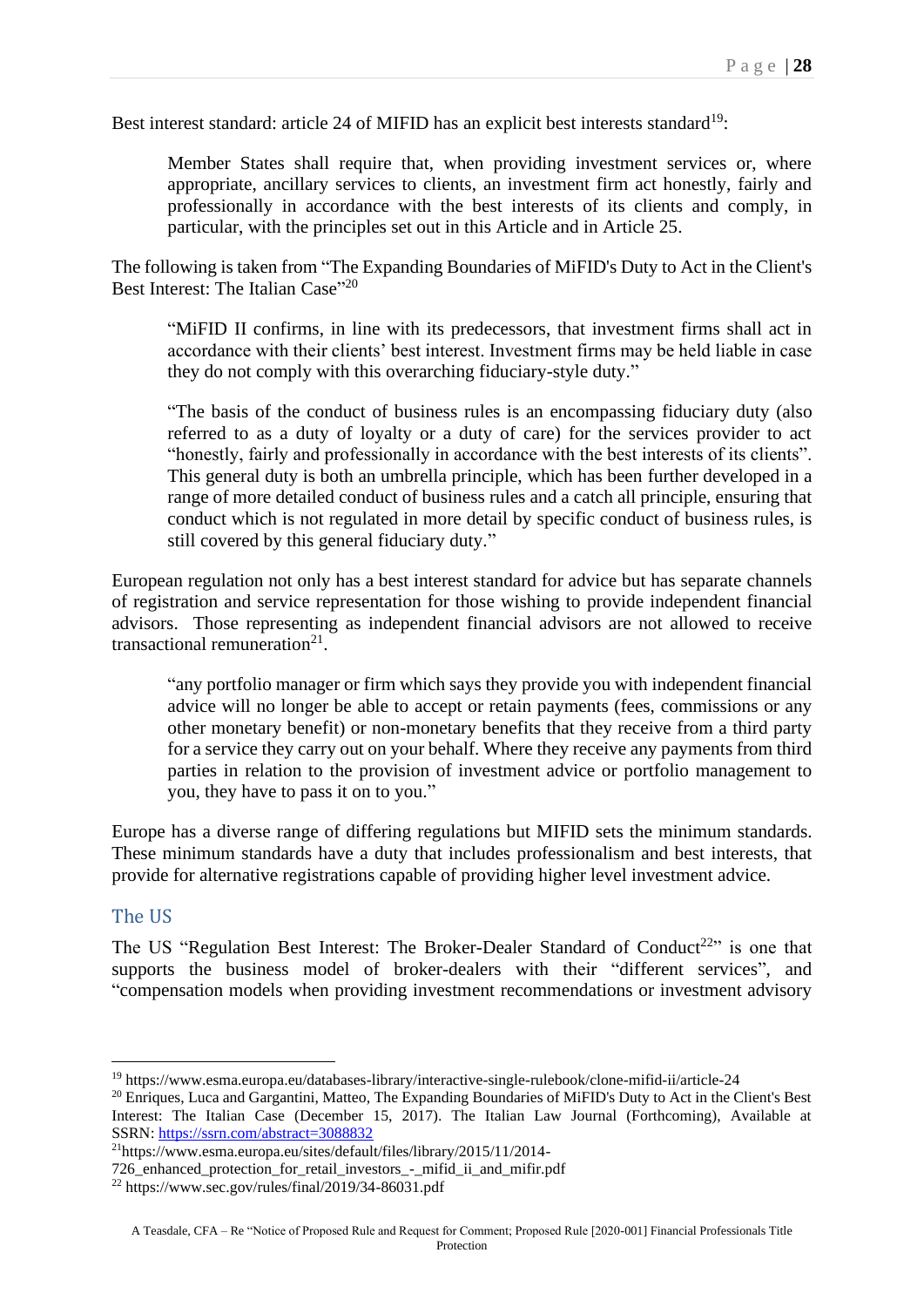services to customers. Broker-dealers typically provide transaction-specific recommendations and receive."

The US regulation requires a disclosure "that the firm or representative is acting in a brokerdealer capacity" and "must disclose all material facts relating to conflicts of interest associated with the recommendation that might incline a broker-dealer to make a recommendation that is not disinterested, including, for example, conflicts associated with proprietary products, payments from third parties, and compensation arrangements."

"a broker-dealer must exercise reasonable diligence, care, and skill when making a recommendation…have a reasonable basis to believe that the recommendation is in the customer's best interest and does not place the broker-dealer's interest ahead of the retail customer's interest."

This is very similar to the Canadian Client Focused Reforms with the exception that the US regulation states a best interest standard while at the same time requiring disclosure that the registrant and firm is acting in a broker-dealer capacity.

*"The enhancements contained in Regulation Best Interest are designed to improve investor protection by enhancing the quality of broker-dealer recommendations to retail customers and reducing the potential harm to retail customers that may be caused by conflicts of interest*."

The US does not shy away from fiduciary duties even with respect to broker dealers and their narrow scope of engagement:

"At the time a recommendation is made, key elements of the Regulation Best Interest standard of conduct that applies to broker-dealers will be similar to key elements of the fiduciary standard for investment advisers. Importantly, regardless of whether a retail investor chooses a broker-dealer or an investment adviser (or both), the retail investor will be entitled to a recommendation (from a broker-dealer) or advice (from an investment adviser) that is in the best interest of the retail investor and that does not place the interests of the firm or the financial professional ahead of the interests of the retail investor."

"Regulation Best Interest, as adopted, incorporates Care and Conflict of Interest Obligations substantially similar to the fiduciary duties of care and loyalty under Section 206(1) and (2) of the Advisers Act, even if not in the same manner as the 913 Study recommendations or identical to the duties under the Advisers Act"

But it addresses the difference between and advising model and a dealing model:

"There are also key differences between Regulation Best Interest and the Advisers Act fiduciary standard that reflect the distinction between the services and relationships typically offered under the two business models. For example, an investment adviser's fiduciary duty generally includes a duty to provide ongoing advice and monitoring while Regulation Best Interest imposes no such duty and instead requires that a brokerdealer act in the retail customer's best interest at the time a recommendation is made. "

"This difference reflects the generally ongoing nature of the advisory relationship, and the Commission's view that, within the scope of the agreed adviser-client relationship,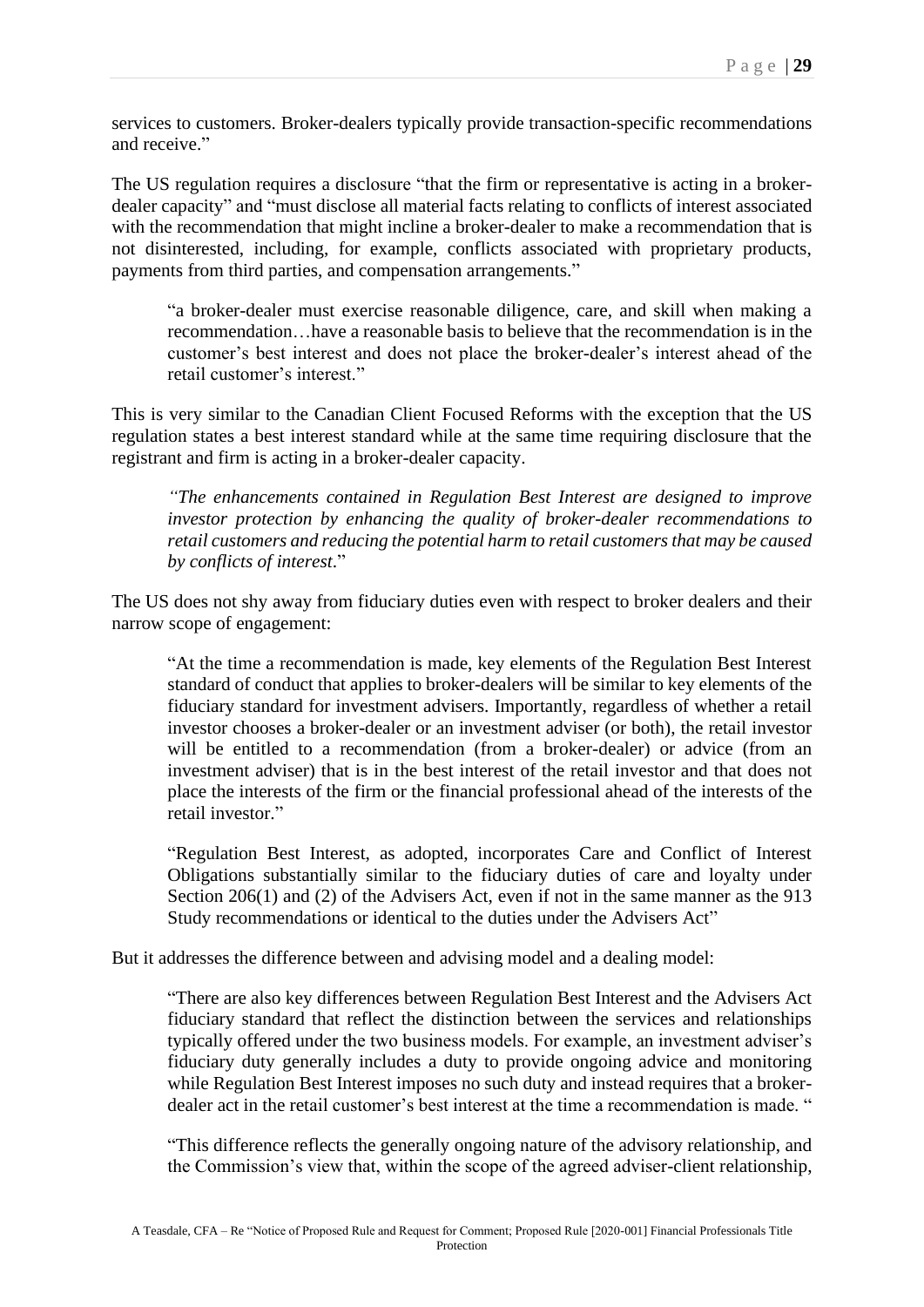investment advisers' fiduciary duty generally applies to the entire relationship. In contrast, the provision of recommendations in a broker dealer relationship is generally transactional and episodic, and therefore the final rule requires that broker-dealers act in the best interest of their retail customers at the time a recommendation is made".

The best interest standard is clearly denoted as being limited to the moment of the recommendation.

The Relationship Summary Proposal included a proposed rule that would have restricted broker-dealers and their associated persons (unless they were registered as, or supervised persons of, an investment adviser), when communicating with a retail investor, from using the term "adviser" or "advisor" as part of a name or title ("Titling Restrictions").323

Importantly the US rule has a specific comment with respect to the use of terms advisor and adviser for transactional based relationships:

"the use of the term "adviser" and "advisor" in a name or title by (1) a broker-dealer that is not also registered as an investment adviser or (2) an associated person that is not also a supervised person of an investment adviser, to be a violation of the capacity disclosure requirement under the Disclosure Obligation as discussed further below."

"Given that the titles "adviser" and "advisor" are closely related to the statutory term "investment adviser," their use by broker-dealers can have the effect of erroneously conveying to investors that they are regulated as investment advisers, and have the business model, including the services and fee structures, of an investment adviser. Such potential effect undermines the objective of the capacity disclosure requirement under Regulation Best Interest to enable a retail customer to more easily identify and understand their relationship. "

"When a broker-dealer or an associated person uses the name or title "adviser" or "advisor" there are few circumstances in which that broker-dealer or associated person would not violate the capacity disclosure requirement because the name or title directly conflicts with the information that the firm or professional would be acting in a brokerdealer capacity. Therefore, use of the titles "adviser" and "advisor" by broker-dealers and their financial professionals would undermine the objectives of the capacity disclosure requirement by potentially confusing a retail customer as to type of firm and/or professional they are engaging, particularly since "investment adviser" is defined by statute separately from "broker" or "dealer.""

What is clear from the US regulation is that a) there is much greater transparency and honesty with respect to communications about the scope and accountabilities of advice, b) it recognises the fiduciary duties of agency even if narrowly specified and c) it does not condone the use of titles that would misrepresent either the scope of the service or the accountability of the service. In this respect the FSRA Notice is deficient but only because of deficiencies in Canadian securities regulation.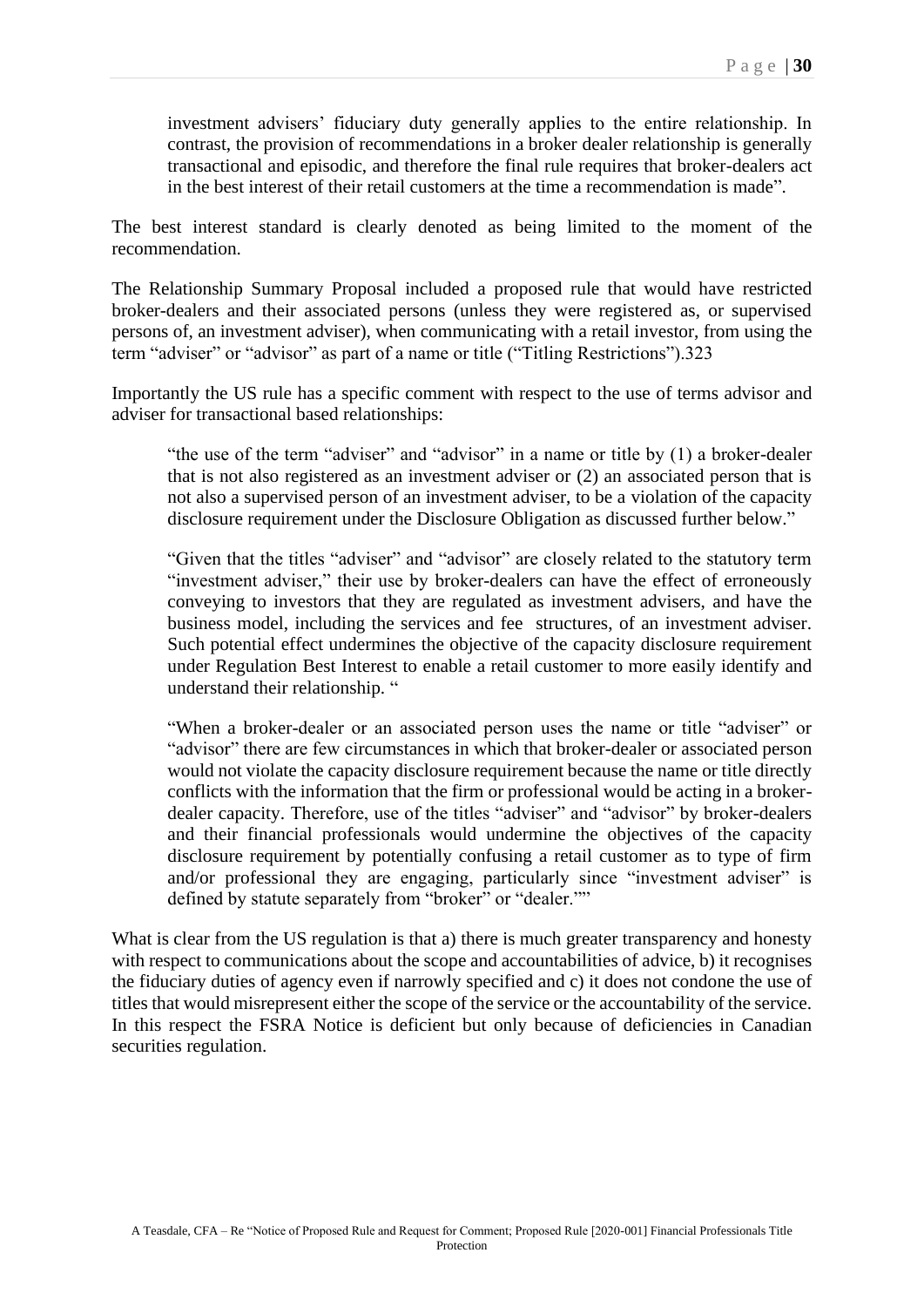CFA Institute Comments Re: Regulation Best Interest (RIN 3235-AM35; File No. S7-07- 18)<sup>23</sup>

The CFA Institutes submission to the consultation on the US's Regulation Best Interests is worth reviewing:

" we recognize that conflicted advice and the investor confusion created by different standards of conduct used by advice providers has very real costs for investors. Over the years, we have encouraged the SEC to remedy these problems by adopting a uniform fiduciary duty standard for all who provide personalized investment advice to retail investors. ..We do worry that as proposed, the best interest standard (the "Proposed Standard") does little to clarify the boundaries of the solely incidental advice exemption for broker-dealers from nonincidental personalized investment advice. "

"The standards of conduct that apply to broker-dealers and investment advisers has confused investors for many years, as have the actual services they can expect to receive from each….In fact, some investors do not know whether the suitability or fiduciary duty standard is higher. Given these hurdles, retail investors need clear and direct statements that educate them about conduct standards and help them distinguish between these standards and the services to which they attach. Otherwise, the significance of any new standard for broker-dealers will be lost on the average retail investor.

"creating a broker-dealer standard for the provision of personalized advice requires guidance of what constitutes "personalized. Without such clarification, investors and broker dealers, alike, will remain confused about the boundaries of certain actions and the extension of applicable standards. "

" investors will lack the clarity for knowing if the advice they receive is for their financial wellbeing, or is driven, instead, by the financial wellbeing of the broker and the financial firm that is selling them financial products. We therefore encourage the SEC to issue administrative guidance on the definition of "investment adviser" in section 202(a)(11) of the Advisers Act to clarify that providing personalized investment advice brings one within the definition."

"The SEC reasons that the nature of the broker-dealer business model (and that it does not provide for ongoing relationships with its customers) does not warrant a fiduciary standard. Even if the SEC believes that broker-dealer advice is episodic, we would argue that should not preclude a fiduciary standard attaching at the time recommendations are made."

"And perhaps of more concern is that if enacted, there will be two standards for providing personalized investment advice — one through securities recommendations and the second through a more-traditional advice model."

"Regulation Best Interest requires that when making a recommendation of any securities transaction or investment strategy involving securities, broker-dealers must act in the best interest of retail customers at the time the recommendations are made and without placing their own financial or other interests ahead of their customers'.

<sup>23</sup> https://www.cfainstitute.org/-/media/documents/comment-letter/2015-2019/20180807-3.ashx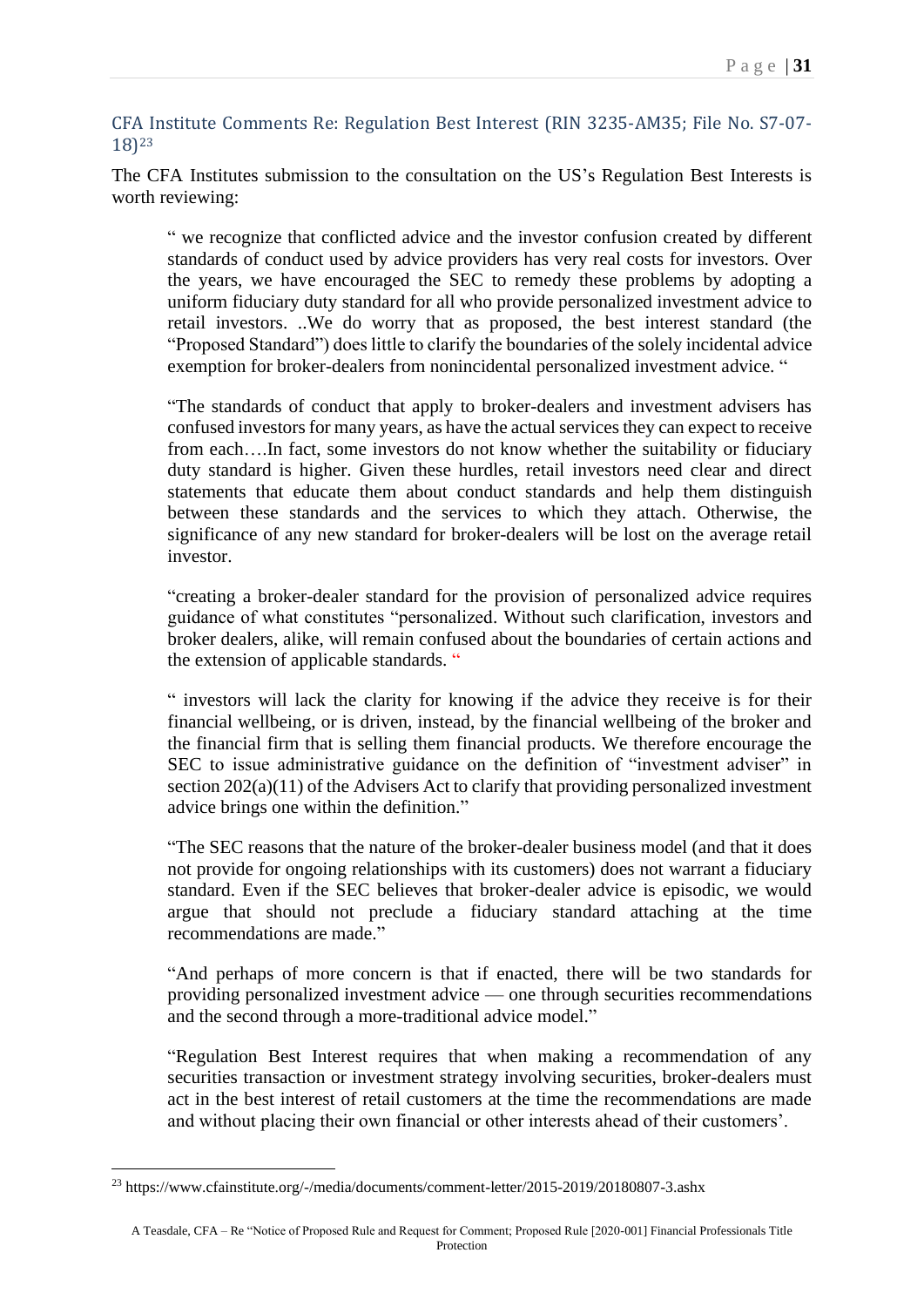" Reg. BI is more of a "suitability-plus" standard, rather than a true "best interest" one, and should be considered as such."

#### The UK

UK regulators upgraded advisor standards and duties in the Retail Distribution Review (RDR) effective 2012, and at the same time moved to professionalise financial advice and remove transaction remuneration. The UK also has a best interest standard with a legislative fiduciary intent supported by regulatory rule:

The best interest standard is noted as a specific rule, COBS 2.1.1 in UK regulations:

The client's best interests rule

(1) A firm must act honestly, fairly and professionally in accordance with the best interests of its client (the client's best interests rule).

A review of the RDR to date is due shortly<sup>24</sup>.

The UK does not protect titles but does require that advisors meet professional standards<sup>25</sup>, hold a statement of professional standing issued by an accredited body, hold an appropriate qualification and are required to meet ethical requirements. Accreditation bodies must apply for accreditation and are subject to annual independent audit and ongoing regulatory monitoring among a number of other requirements.

These bodies do not grant titles. The regulator is responsible for adviser registration via their firms who must apply for approved person status for their advisors.

### Australia

Australia like the UK has introduced best interest standards for financial advice and removed transactional/product remuneration. They have also recently raised professional standards of financial advisers over and established a Financial Advisor and Ethics Authority.

The following is from the FASEA website<sup>26</sup>:

The Corporations Amendment (Professional Standards of Financial Advisers) Act 2017 established the Financial Adviser Standards and Ethics Authority (FASEA) in April 2017, to set the education, training and ethical standards of licensed financial advisers in Australia.

New Entrants are required to hold an Approved Degree before they commence their Work and Training (Professional Year) requirement. They must be mid way through their Professional Year before they are eligible to sit the Financial Adviser exam and commence using the term Provisional Financial Adviser or Provisional Financial Planner.

<sup>24</sup> https://www.fca.org.uk/publications/calls-input/evaluation-rdr-famr

<sup>25</sup> https://www.fca.org.uk/firms/professional-standards-advisers

<sup>26</sup> <https://www.fasea.gov.au/>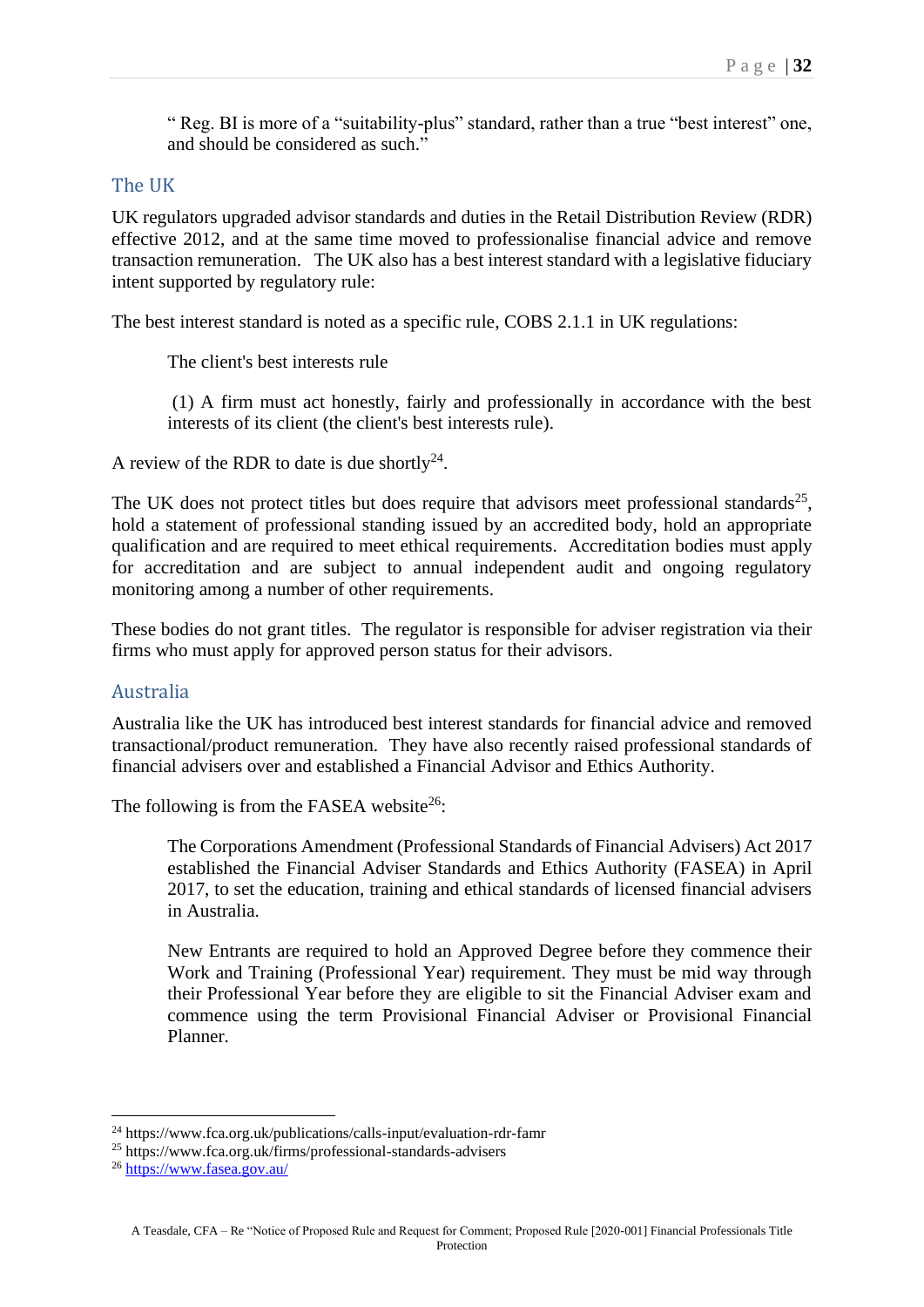Existing Advisers have until 1 January 2022, to pass the Financial Adviser Exam and until 1 January 2026, to reach an education standard equivalent to an Approved Degree.

As with *The Notice*, Australia has now protected the terms financial planner and financial adviser.

#### The code of ethics<sup>27</sup>

The following is taken from FASEA's new code of ethics which sets a high comparative benchmark for standard setting:

"The Code seeks to impose ethical duties that go above the requirements of the law and it is designed to encourage and embed higher standards of behaviour and professionalism in the financial advice industry."

"Collectively, financial planners and advisers are members of an evolving profession. As such, while you may have formerly provided a commercial service, you should be committed to offering a professional service "

The changes to education, training and ethical standards are intended to bring a new focus to the requirement that the professional practice of financial planning and financial advice is centred on the best interests of the client.

The Code requires financial advisers to act in a way that demonstrates, realises and promotes the following five values: (a) Trustworthiness; (b) Competence; (c) Honesty; (d) Fairness; and (e) Diligence

Section 961B of the Act imposes an obligation on persons who provide personal advice to a retail client to act in the best interests of the client in connection with the advice. The ethical duty in Standard 2 to act with integrity is a broad ethical obligation. It is based on a more professional relationship between the relevant provider and the client, where the relevant provider has a duty to look more widely at what the client's interests are.

To comply with the ethical duty, it will not be enough for you to limit your inquiries to the information provided by the client; you will need to inquire more widely into the client's circumstances.

All advice and financial product recommendations that you give to a client must be in the best interests of the client and appropriate to the client's individual circumstances.

Individually and in cooperation with peers, you must uphold and promote the ethical standards of the profession and hold each other accountable for the protection of the public interest.

### New Zealand

New Zealand is the country most similar to Canada and specifically Ontario with respect to standards of conduct, in particular the divide between discretionary investment services subject

<sup>27</sup> [https://www.fasea.gov.au/wp-content/uploads/2019/12/FASEA-Financial-Planners-and-Advisers-Code-of-](https://www.fasea.gov.au/wp-content/uploads/2019/12/FASEA-Financial-Planners-and-Advisers-Code-of-Ethics-2019-Guidance-1.pdf)[Ethics-2019-Guidance-1.pdf](https://www.fasea.gov.au/wp-content/uploads/2019/12/FASEA-Financial-Planners-and-Advisers-Code-of-Ethics-2019-Guidance-1.pdf)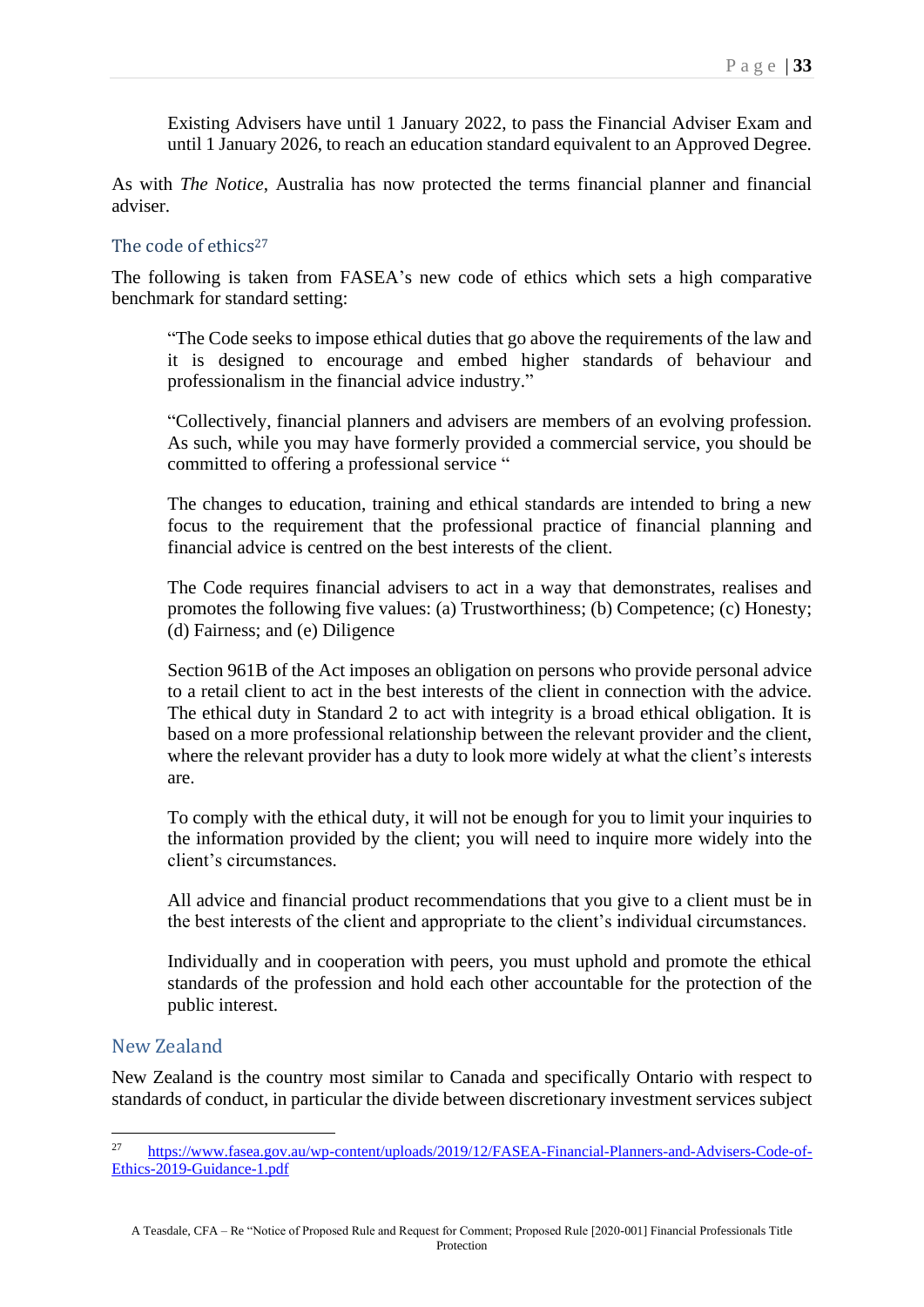to a best interest standard<sup>28</sup>, and financial adviser services subject to a clients interests first standard.

Recent changes to registration has resulted in a harmonisation of Authorised Financial Advisers (AFAs), Registered Financial Advisors (RFAs) dealing with insurance and mortgages and Qualifying Financial Entities (QFEs), organisations like banks and their staff. Previously only AFAs needed to be registered and hold required qualifications and this has been extended to RFAs and staff of QFEs. RFAs were restricted with respect to the provision of investment advice.

The New Zealand approach with respect to defining advice is however much more thorough and widens the scope to planning activities surrounding transactions. Note excerpts from the recent 2019 Financial Services Legislation Amendment Act 2019<sup>29</sup>

"A person gives **financial advice** if the person:

- Makes a recommendation or gives an opinion about acquiring or disposing of (or not acquiring or disposing of) a financial advice product; or
- Makes a recommendation or gives an opinion about switching funds within a managed investment scheme; or
- Designs an investment plan for a person that purports to be based on (a) an analysis of the person's current and future overall financial situation (including investment needs); and (b) the identification of the person's investment goals; and includes 1 or more recommendations or opinions on how to realise 1 or more of those goals; or
- Provides financial planning of a kind prescribed by the regulations."

The advice is regulated if given in the ordinary course of business. New Zealand follows a "duty to give priority to client's interests" (431K of the 2019 Act).

<sup>28</sup> http://www.legislation.govt.nz/act/public/2013/0069/latest/DLM4091637.html

<sup>29</sup> http://www.legislation.govt.nz/act/public/2019/0008/latest/whole.html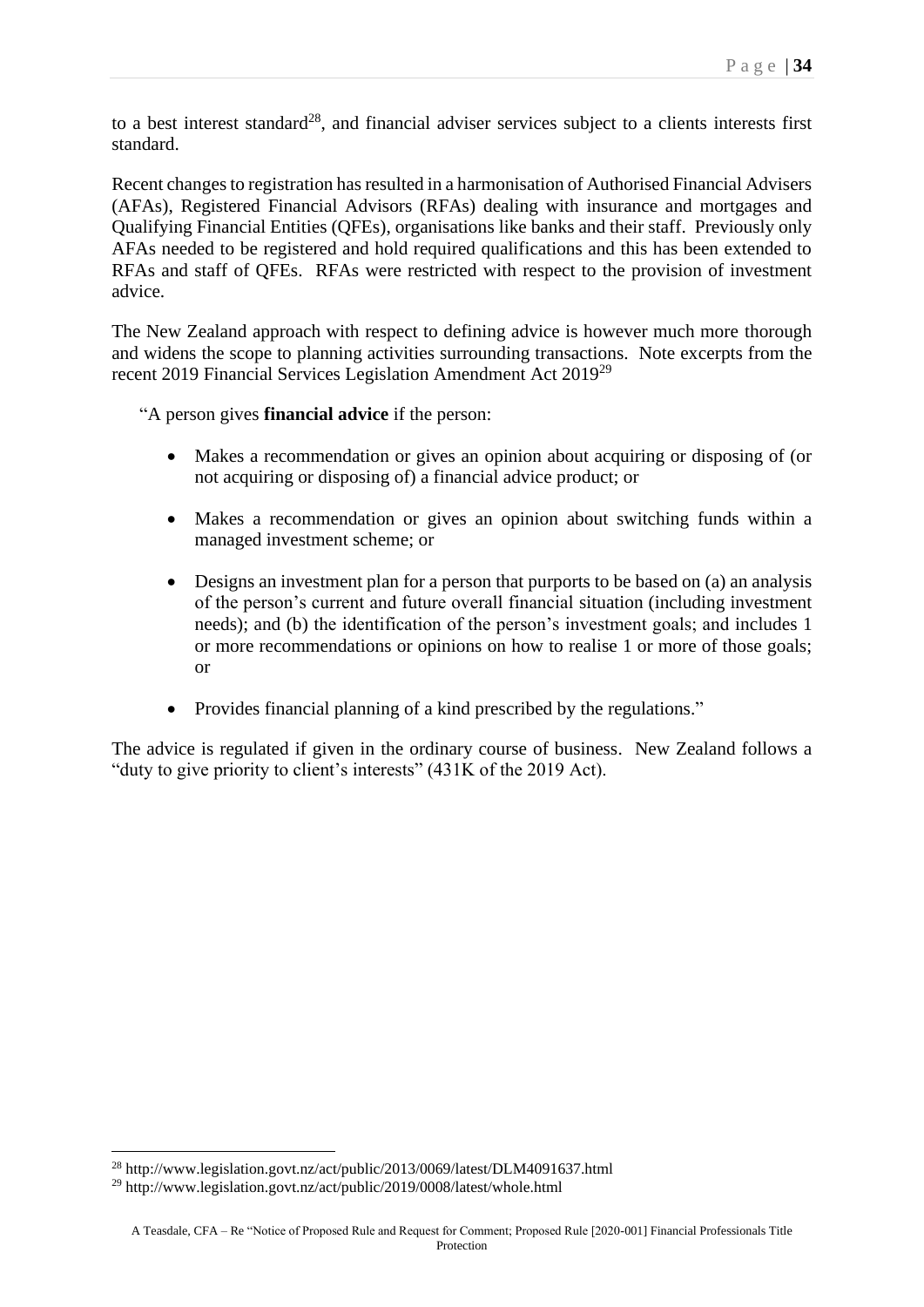# 9. Conclusion/summary

This submission is supportive of attempts to harmonise advice within Ontario amongst the various disparate providers and silos of product and advice provision.

It is supportive of the focus on the professionalisation of advice and its standards, and on the recognition of financial planning as a centrepiece and gateway of financial advice.

It is supportive of the exploration of titles, standards and duties and of the addition of the term professional to existing duties of financial services registrants.

It is unsupportive of a) the failure to include a best interest standard for title holders in professional advising capacities and b) to meaningfully challenge existing regulatory deficiencies with respect to the definition, scope and responsibilities of advice and advising per se.

Yet, at the same time the submission is aware of a general and historical regulatory failure to properly define and accommodate personalised financial advice and to explore options and means of furthering the development of the market place for the provision of objective professional financial advice. Ontario regulation of advice is vague, poorly calibrated and defined and generally not fit for the purpose of professional advice definition. It clearly lags standards evinced in a great many other jurisdictions.

The Notice, as is, misses an important opportunity to expand the definition of financial advice to one that includes a best interest standard. The Notice would do well to incorporate the representations of both consumer and credible professional bodies, academic research and international best practises in establishing a truly professional standard for these important titles. This would be the better option supportive of both competitive market outcomes and investor protection.

A bifurcation of The Notice's objectives with respect to a) harmonisation of minimum standards for transactional relationships and b) the development of professional advice standards with fiduciary duties (AKA a best interest standard) may be a more practical solution to the FSRA's joint industry rationalisation and consumer focused imperatives.

The issue The Notice addresses, which is that of confusion over titles and the lack of a regulatory framework to hold title use to account is not the main issue of importance to consumer confidence. This is in fact the quality, the objectivity and independence of advice itself with respect to consumer outcomes.

The issues associated with The Notice are complex and nuanced. There are in fact three components under consideration:

- 1. Financial professionals, their competence, standards and ethics;
- 2. Titles, their protection and regulation; and
- 3. Financial advice and financial advising in the context of best interest standards.

As is, The Notice and the Client Focused Reforms place Ontario at the lower end of the global regulatory league table with respect to both investor protection and the development, modernisation and exploration of regulatory evolution.